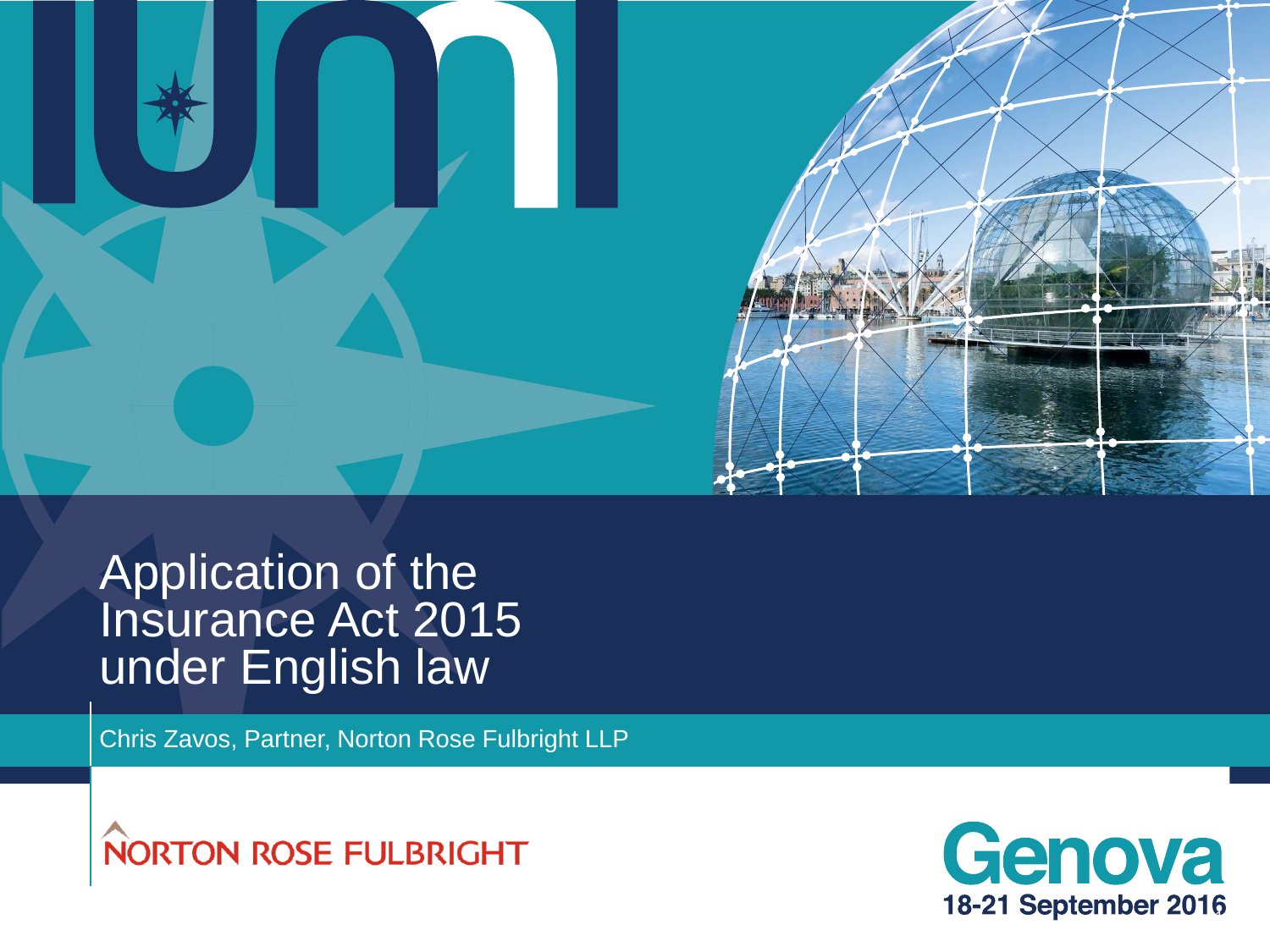

 $\mathbf{I}$ 

 $\begin{bmatrix} \ast \\ \ast \end{bmatrix}$ 

## AGENDA

- **Insurance Act 2015**
- **Major changes to English insurance law**
- **Placing/wordings**
- **How it affects Underwriters**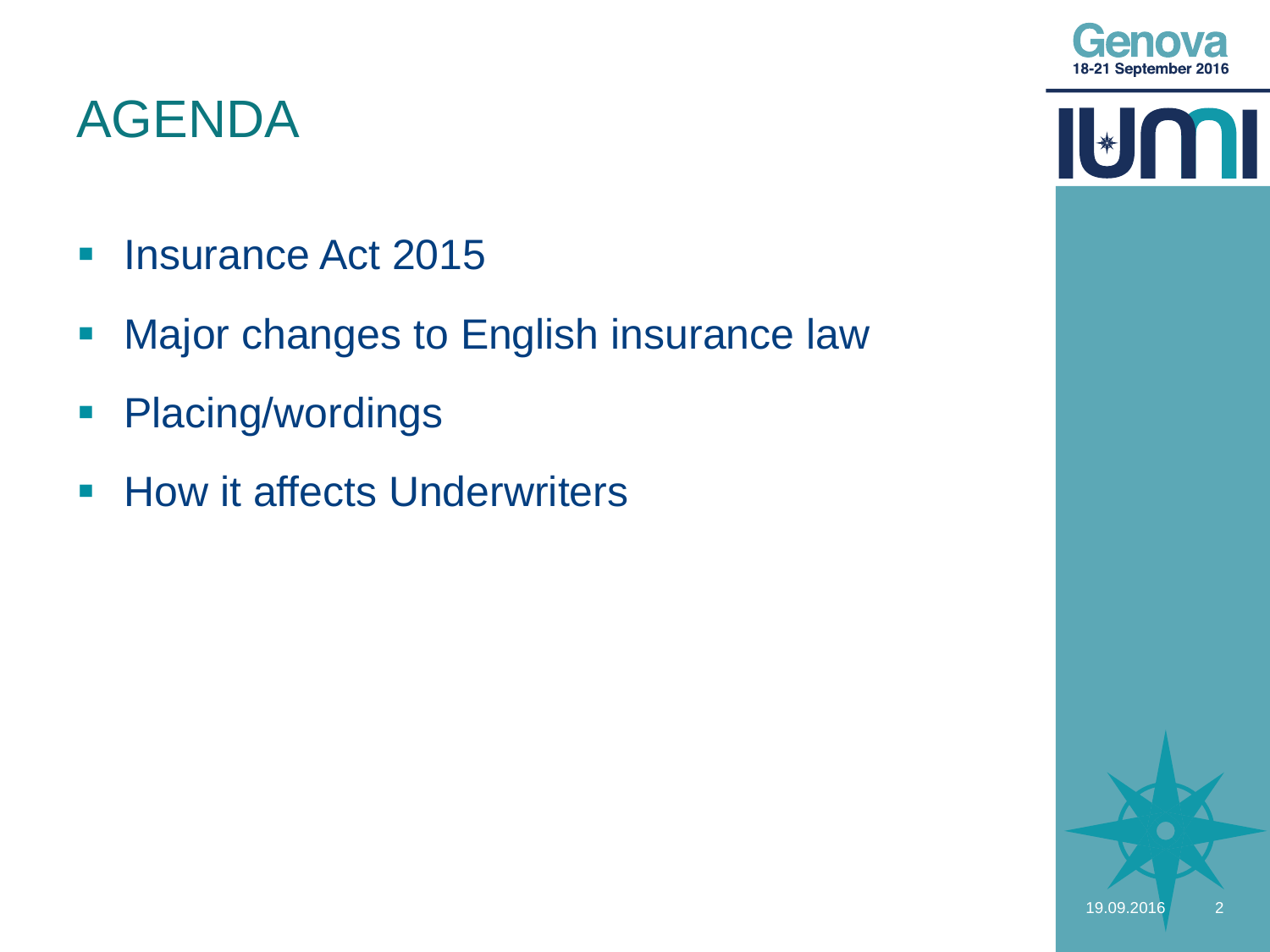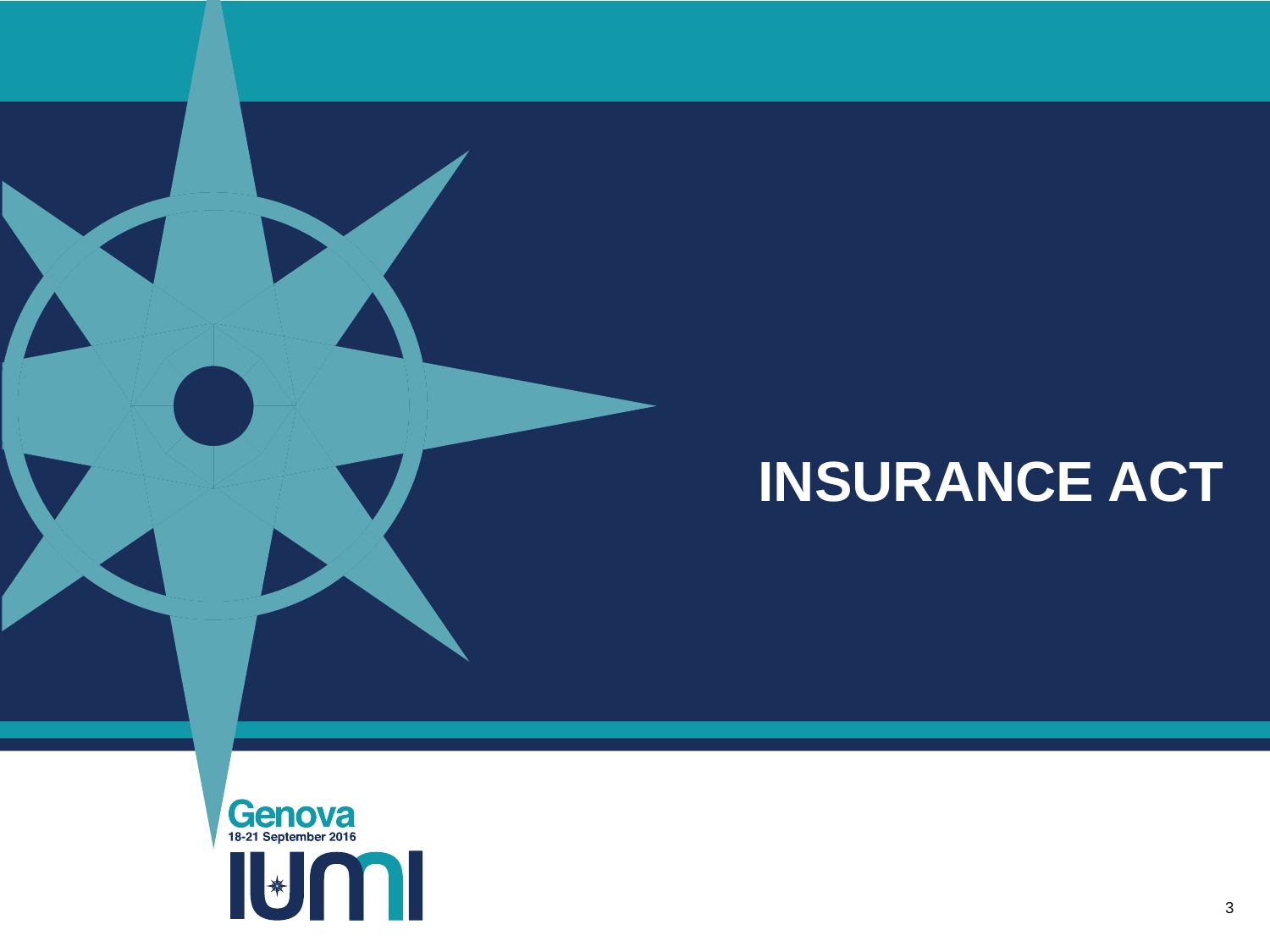

 $\left\| \cdot \right\|$ 

- **English insurance law dates back to 18th and** 19<sup>th</sup> centuries
	- many court cases/precedent
	- **▶ Marine Insurance Act 1906**
	- $\triangleright$  codified principles developed in the old cases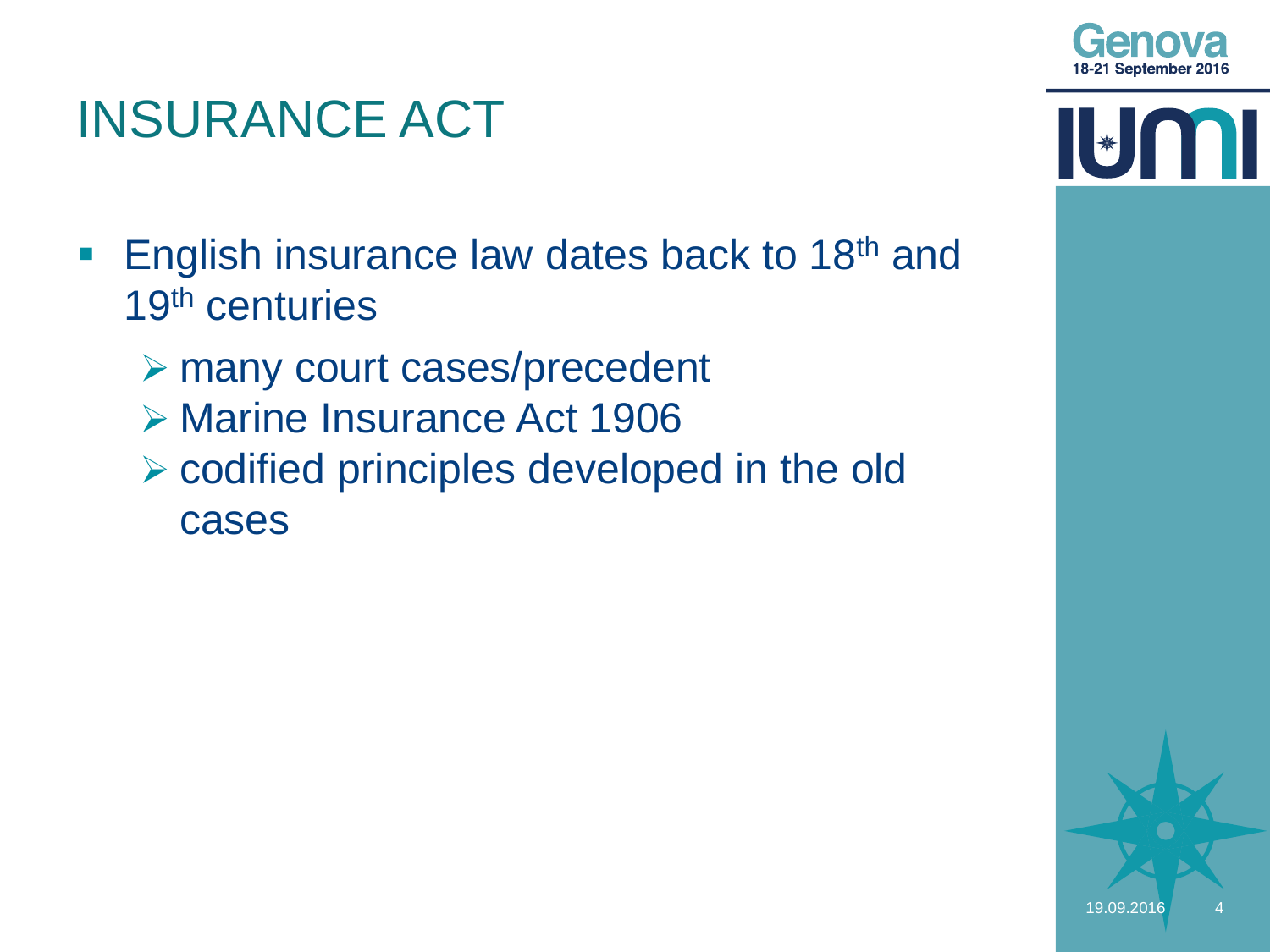

 $\|\|*\|$ 

5

19.09.201

6

- 1906 Act
	- $\triangleright$  introduced to protect developing insurance industry
- Now widely criticised in some respects
	- $\triangleright$  outdated
	- **▶ unfair to Assureds**
	- $\triangleright$  does not reflect the information revolution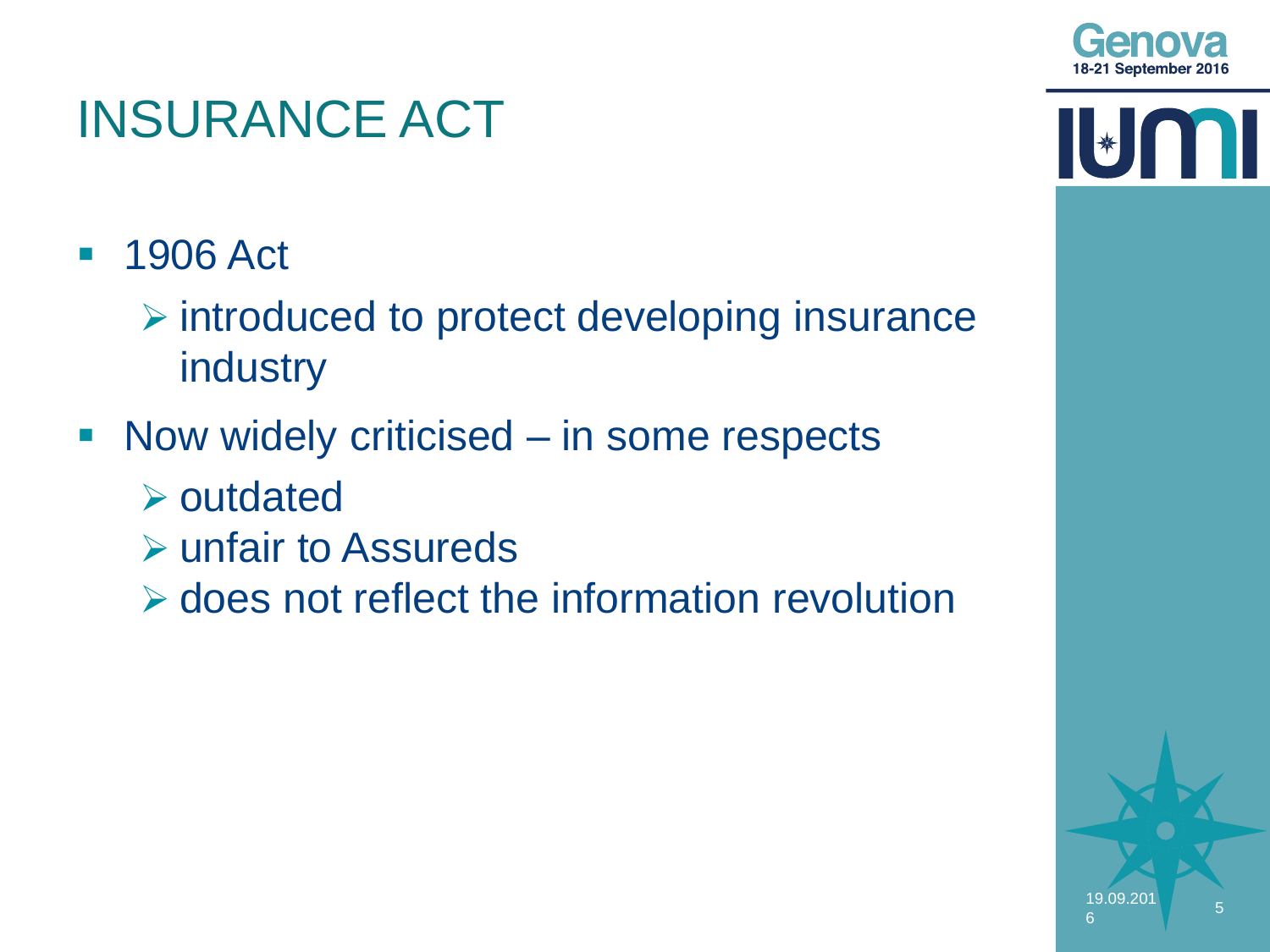

 $\|\ast\|$ 

# INSURANCE ACT

- **Reform** 
	- numerous attempts since 1980 and before
	- $\triangleright$  this process started in 2006
	- $\triangleright$  wide consultation
- **Insurance Act 2015** 
	- passed 12 February 2015
	- became effective 12 August 2016
- **Non-consumer insurance**

6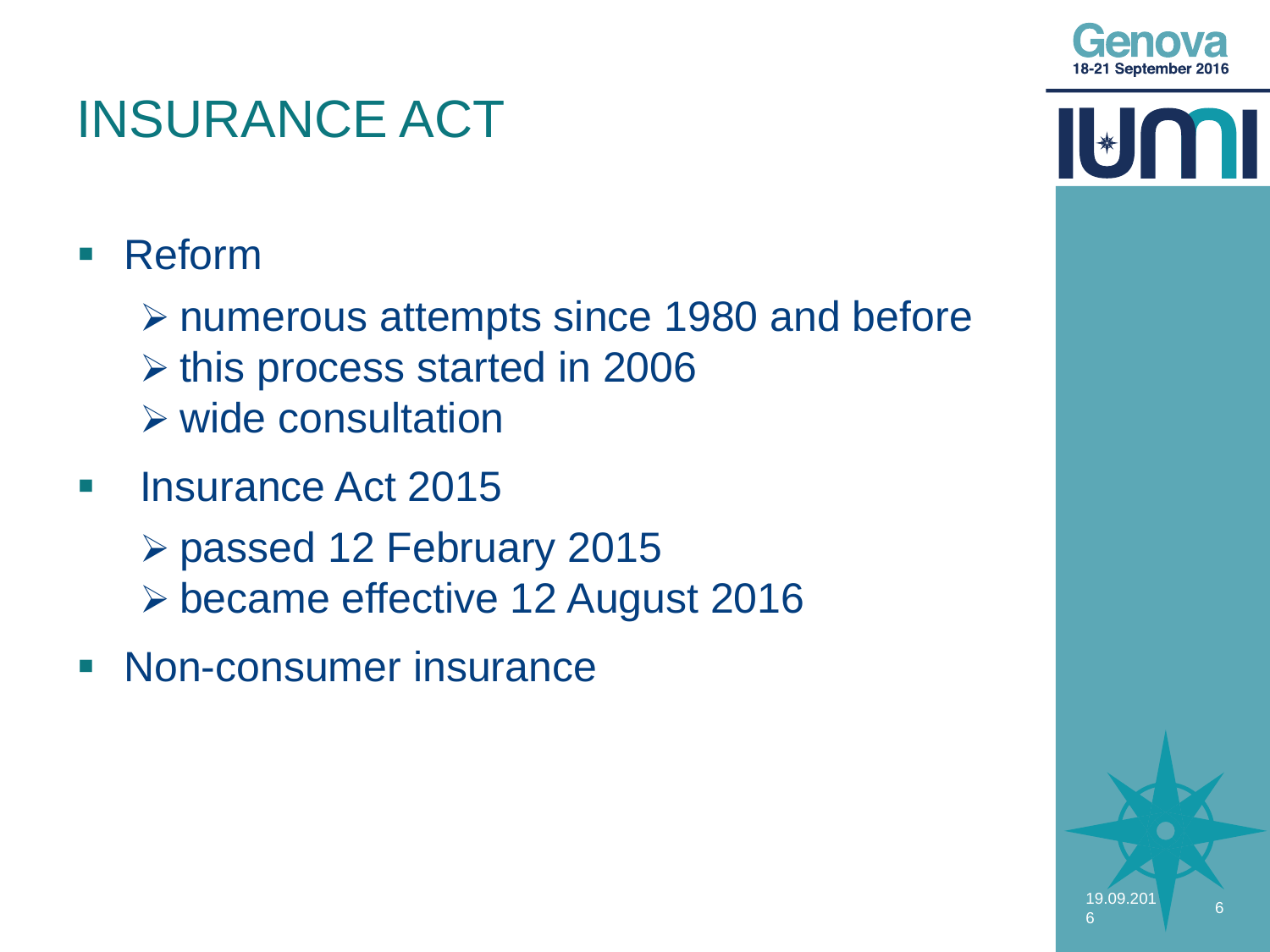

- **The most significant change to English** insurance law
	- **≻**since 1906
	- $\triangleright$  probably ever!
- Applies automatically to:
	- $\triangleright$  (re)insurance policies subject to English law
	- entered into on/after 12 August 2016
	- post 12 August 2016 variations to policies existing at that date

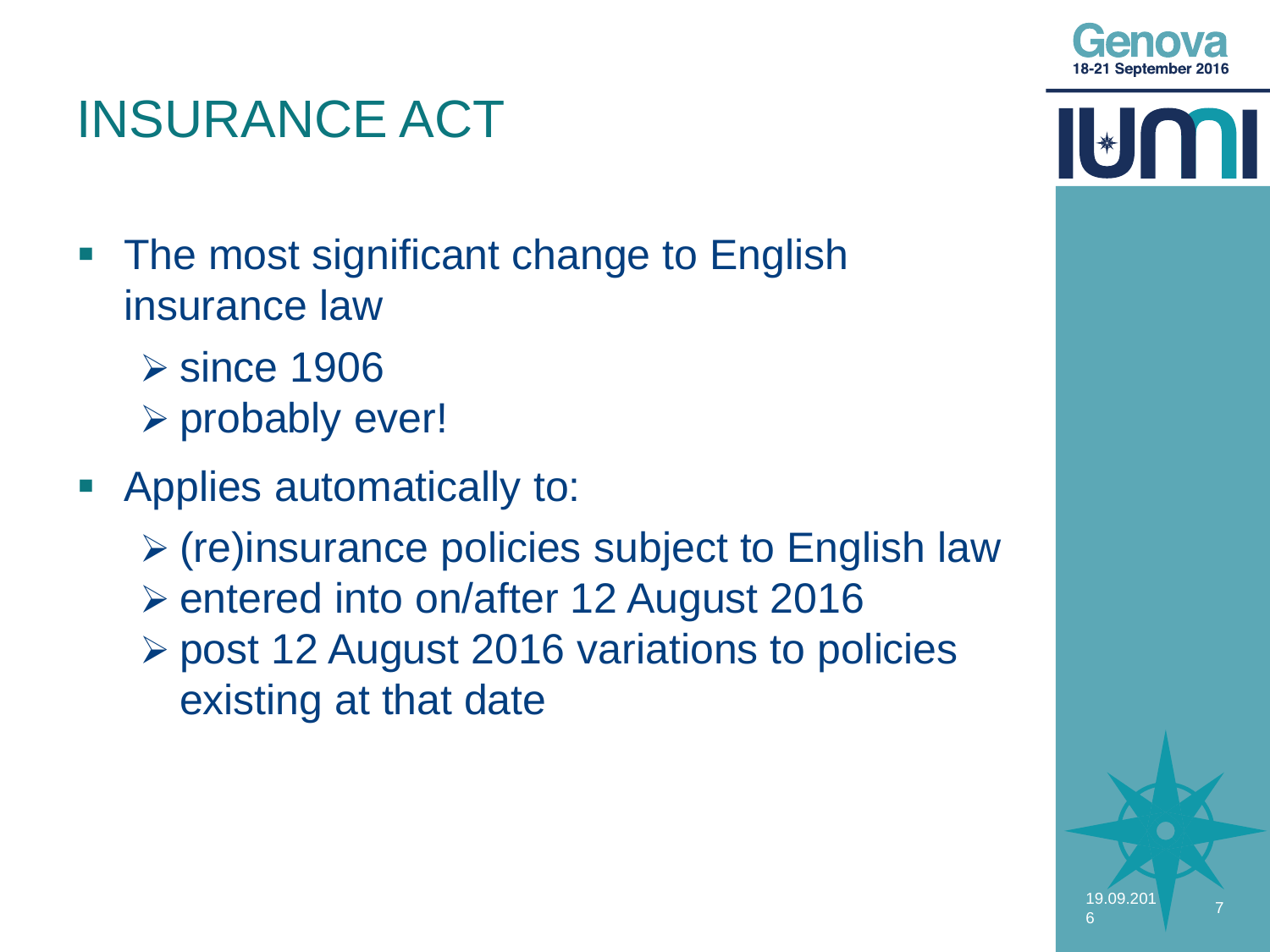

 $\left\| \ast \right\|$ 

## INSURANCE ACT

- **Large parts of MIA 1906 remain in force**
- MIA 1906 has not been repealed
- But important changes to the law on
	- $\triangleright$  pre-contractual obligations
	- $\triangleright$  warranties
	- $\triangleright$  other insurance terms



8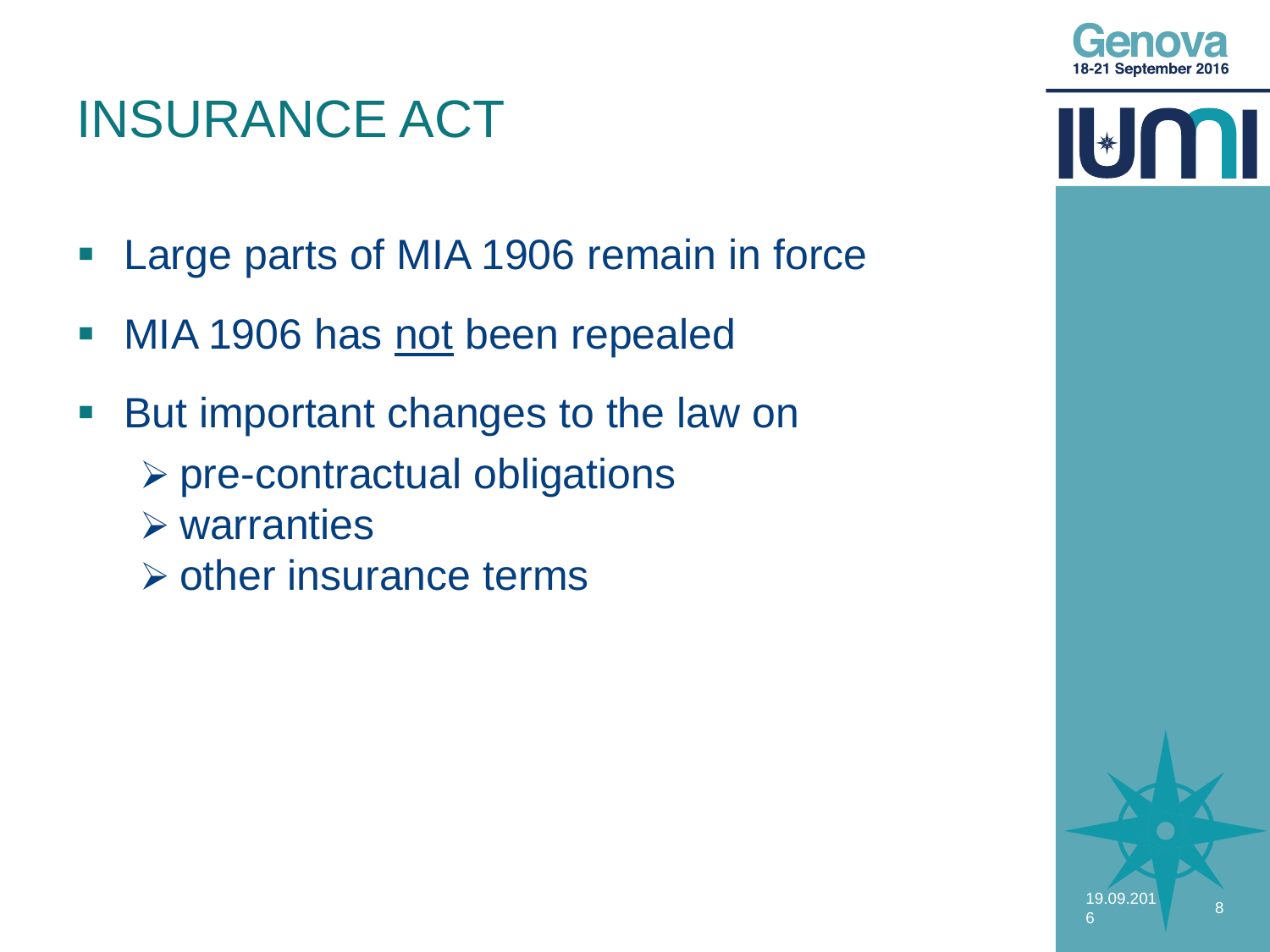

 $\begin{bmatrix} \ast \end{bmatrix}$ 

## INSURANCE ACT

- **Other changes to:** 
	- $\triangleright$  remedies on fraudulent claims  $\triangleright$  duty of good faith **► Enterprise Act 2016**
- Not addressing today

9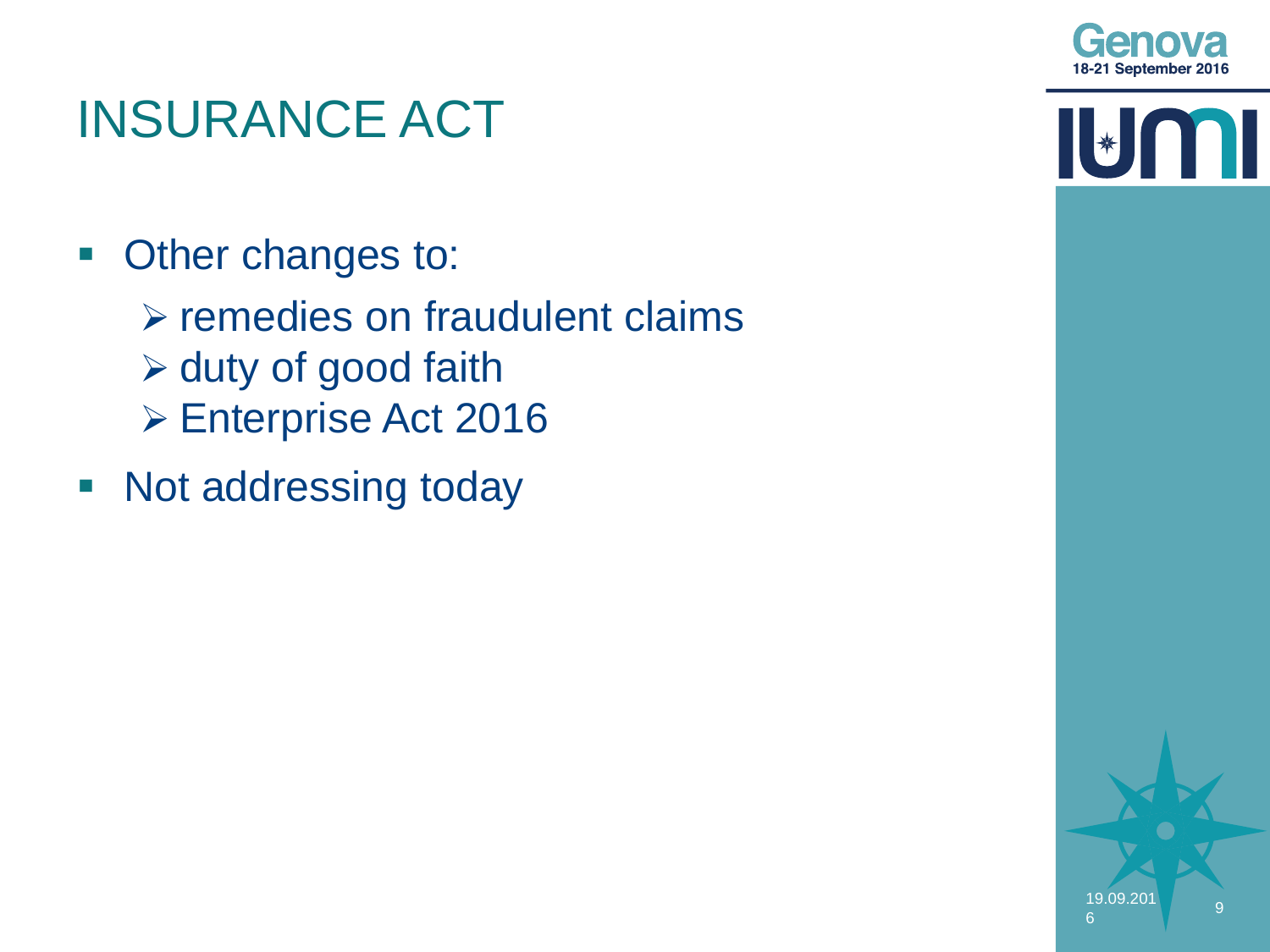

- **Impacts:** 
	- underwriting process/remedies
	- wordings
	- $\triangleright$  claims
- Strictly no action required, but ...
- Contracting out action required

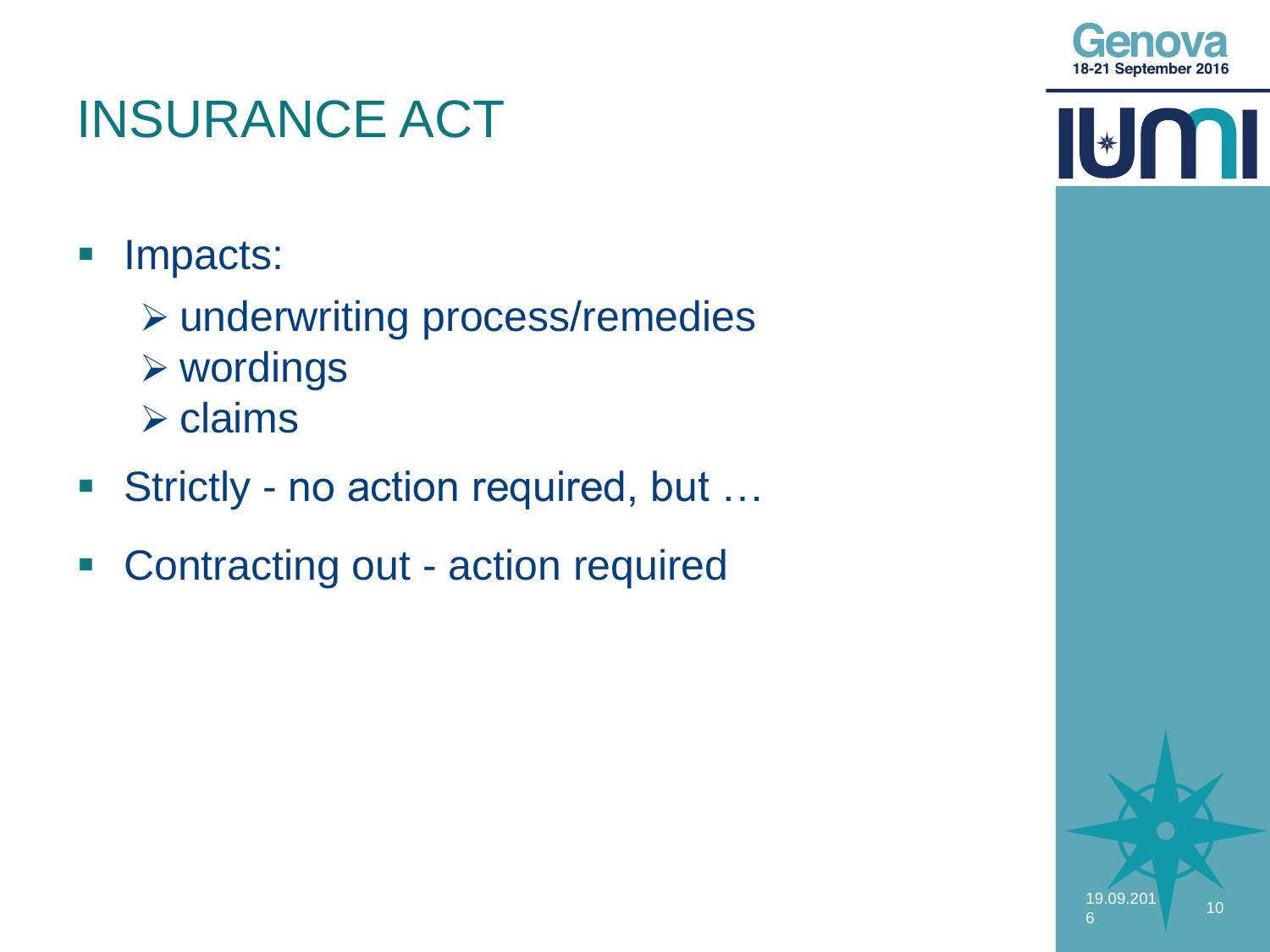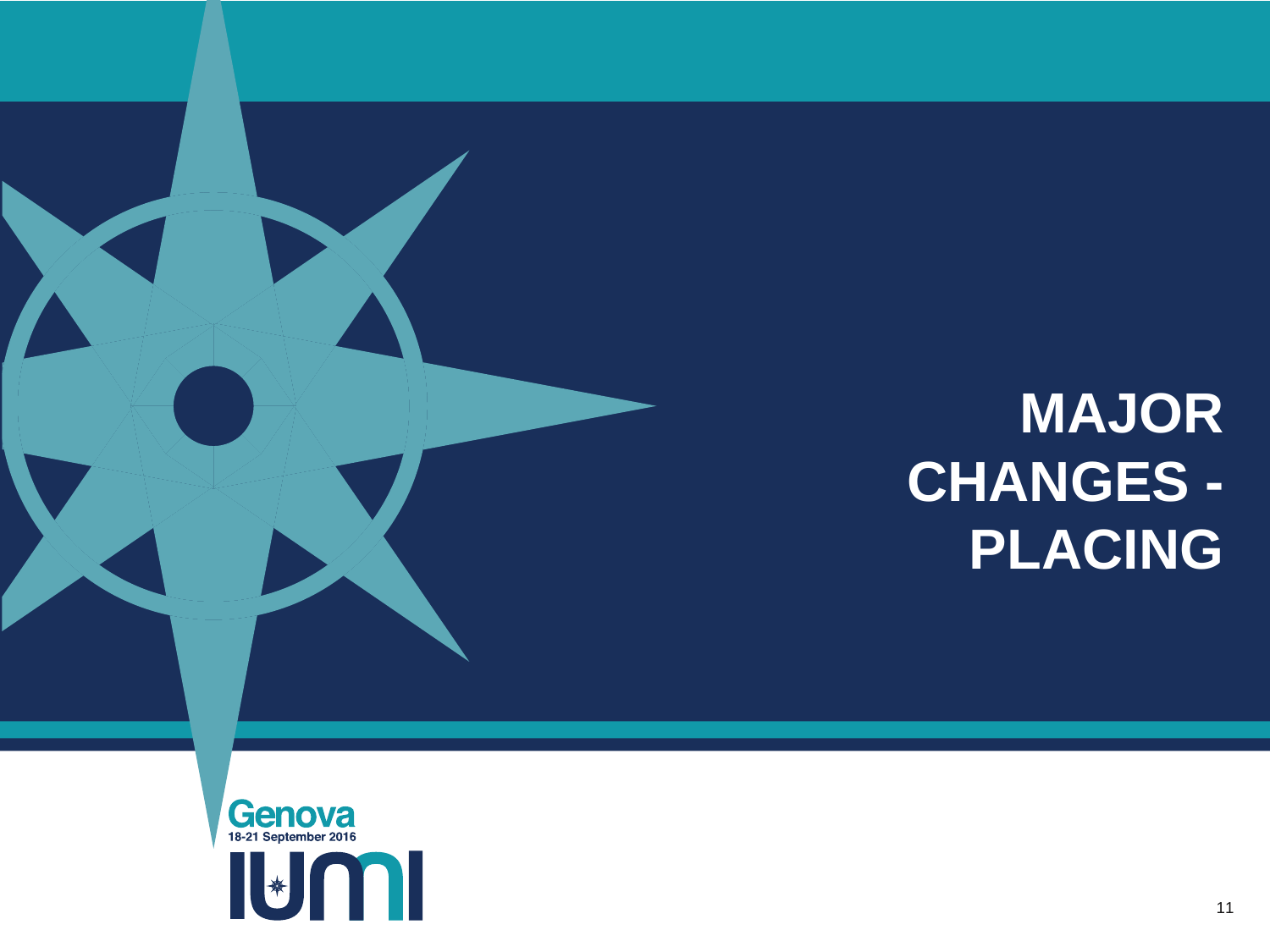

 $\|\|_*\|$ 

# MAJOR CHANGES - PLACING

- Old law on disclosure:
	- $\triangleright$  materiality
	- $\triangleright$  inducement
	- avoidance
- **Motivation behind reform:** 
	- $\triangleright$  clarify what is expected of Assureds
	- *"proportionate"* or relevant remedies

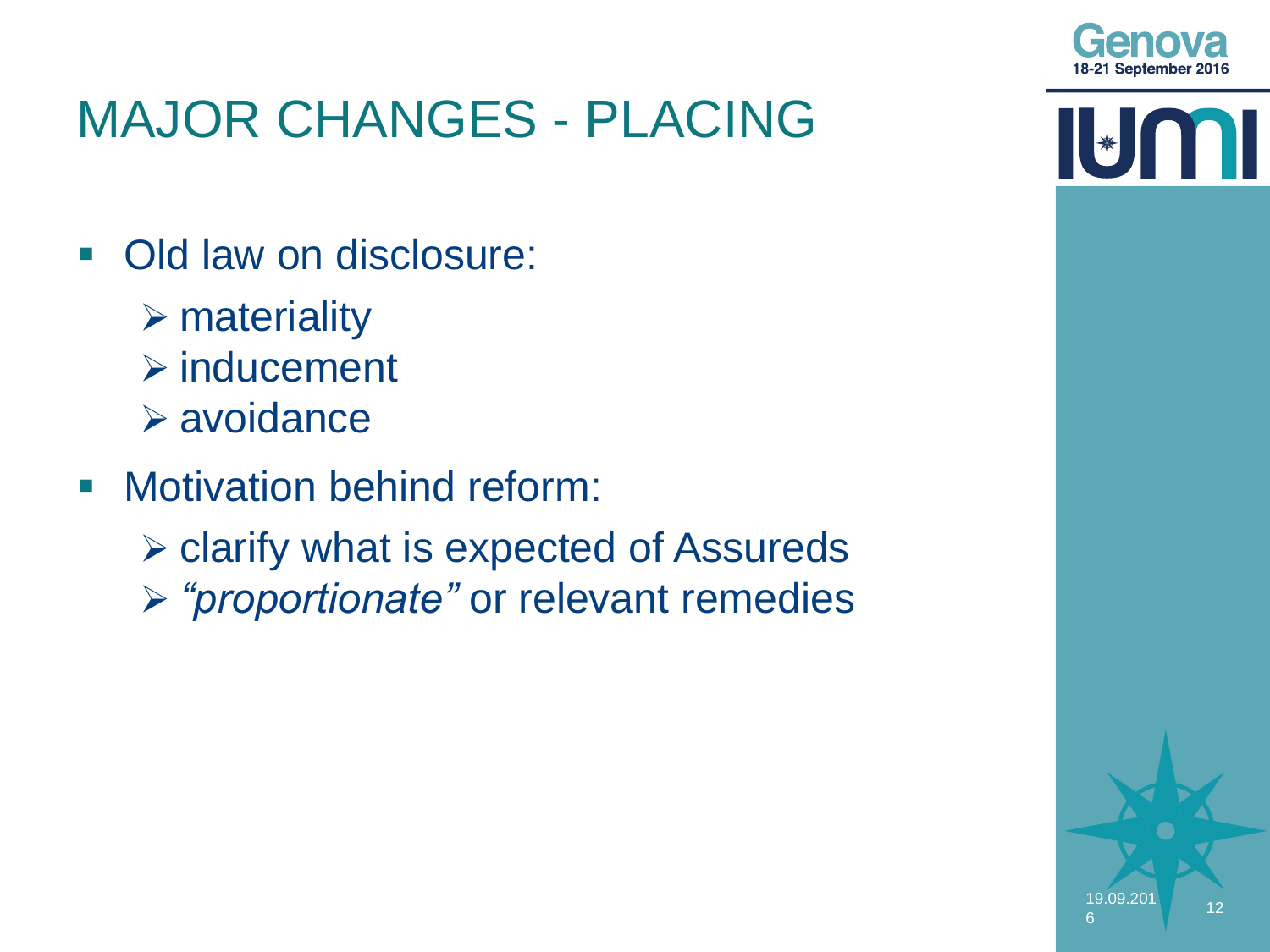Important changes around:

- no need for Assured expressly to disclose something, where sufficient is said to trigger further enquiries by the Underwriter
- whose knowledge at a corporate Assured is relevant for disclosure
- what the Assured "*ought to know*" the reasonable search
- what Underwriters are deemed to know particularly on own records



6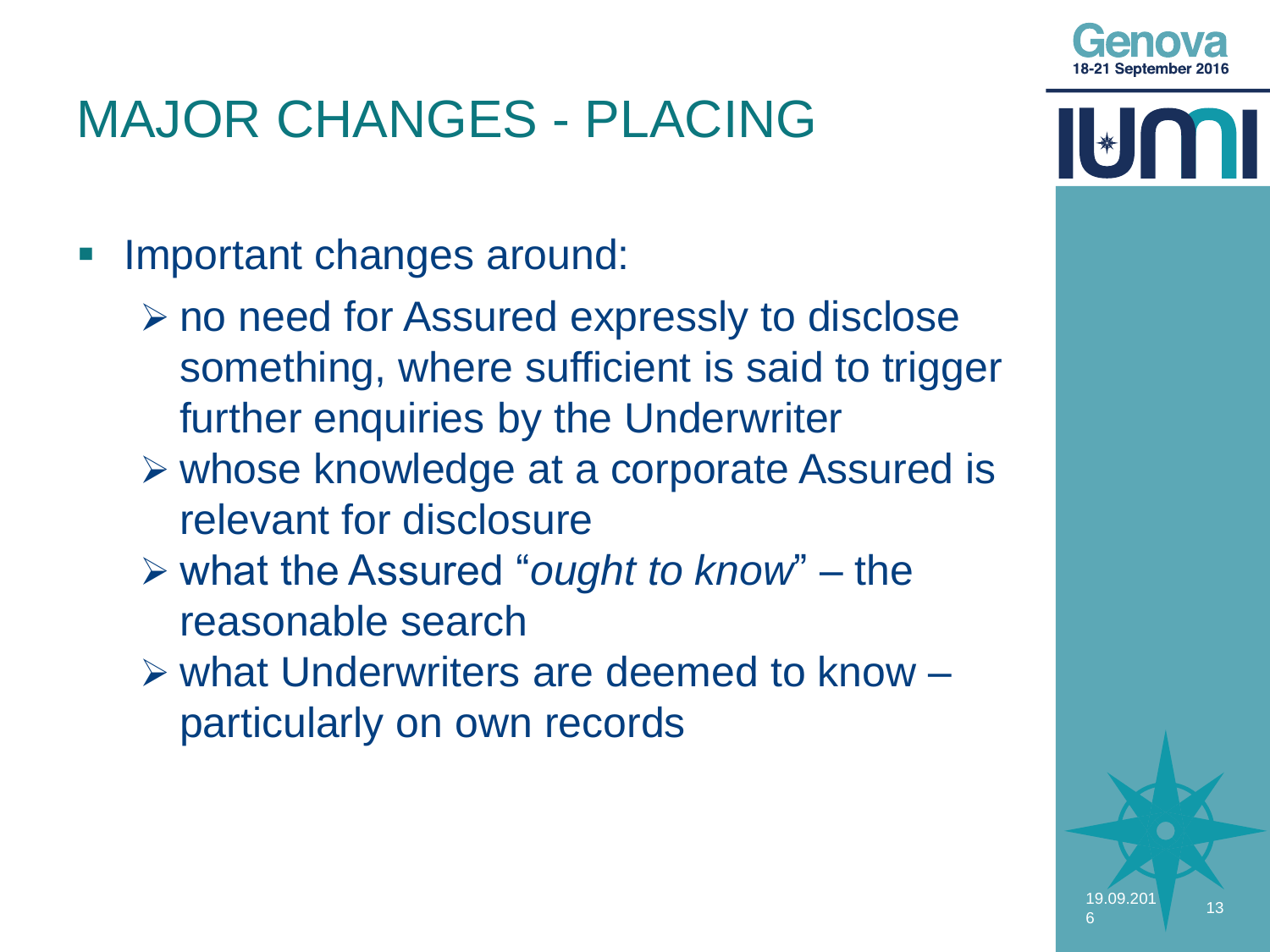- **Remedies significant changes on failure to** make a fair presentation
- **Failure to disclose MED in prior year:** 
	- $\triangleright$  "fraudulent"  $\rightarrow$  avoidance
	- $\triangleright$  not written on any basis  $\rightarrow$  avoidance
	- $\triangleright$  new or different terms  $\rightarrow$  inserted wef
	- $\triangleright$  higher premium  $\rightarrow$  pro rata

6



no RP

- RP
- inception

reduction in clam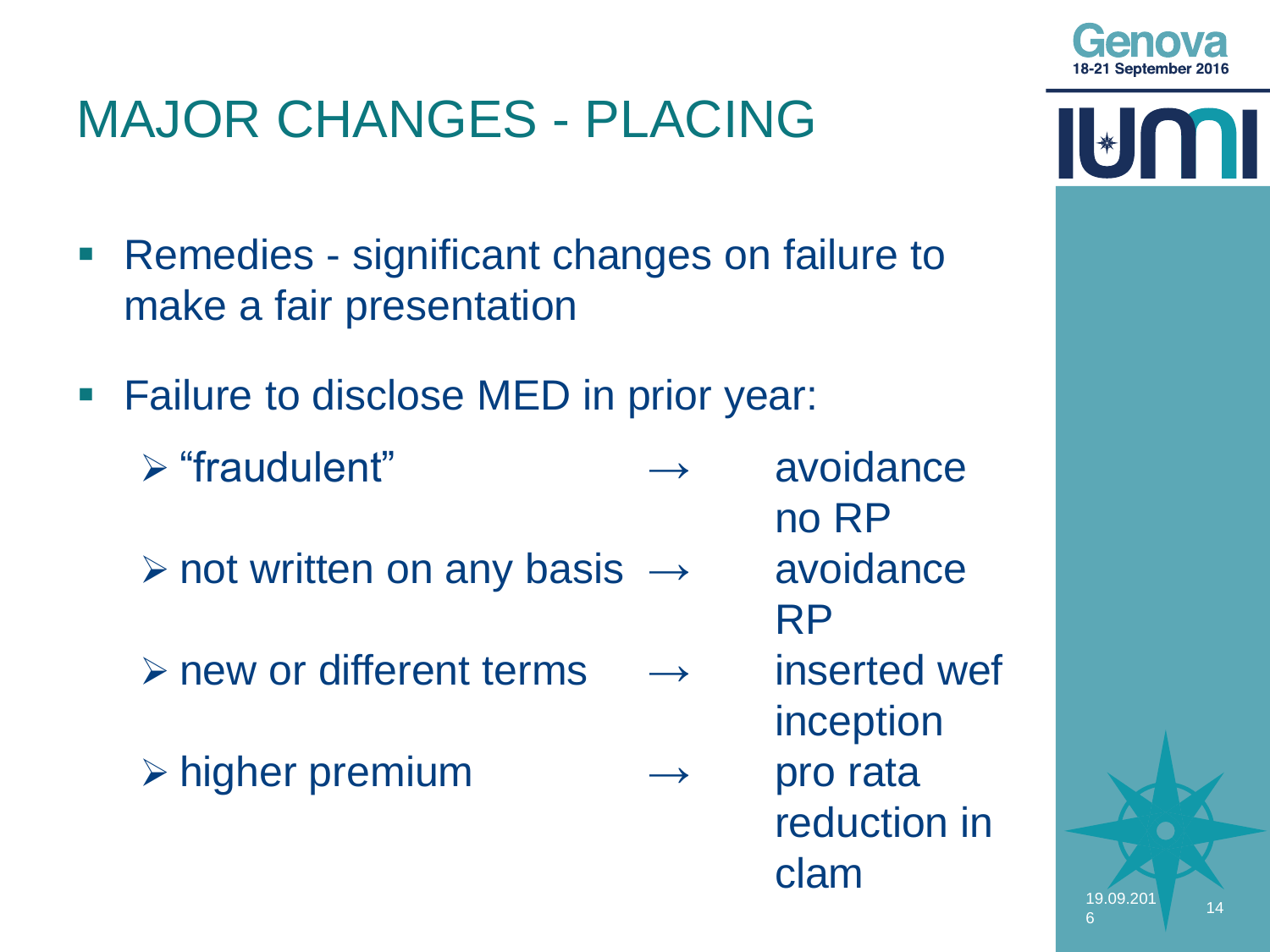- **Underwriting process:** 
	- consider agreeing placing protocols around knowledge/reasonable search
	- what should Assureds disclose for particular types of risk?
	- $\triangleright$  effective sharing of information with claims teams
	- be alert to information "*prompts*"

6

 $\|\|_*\|$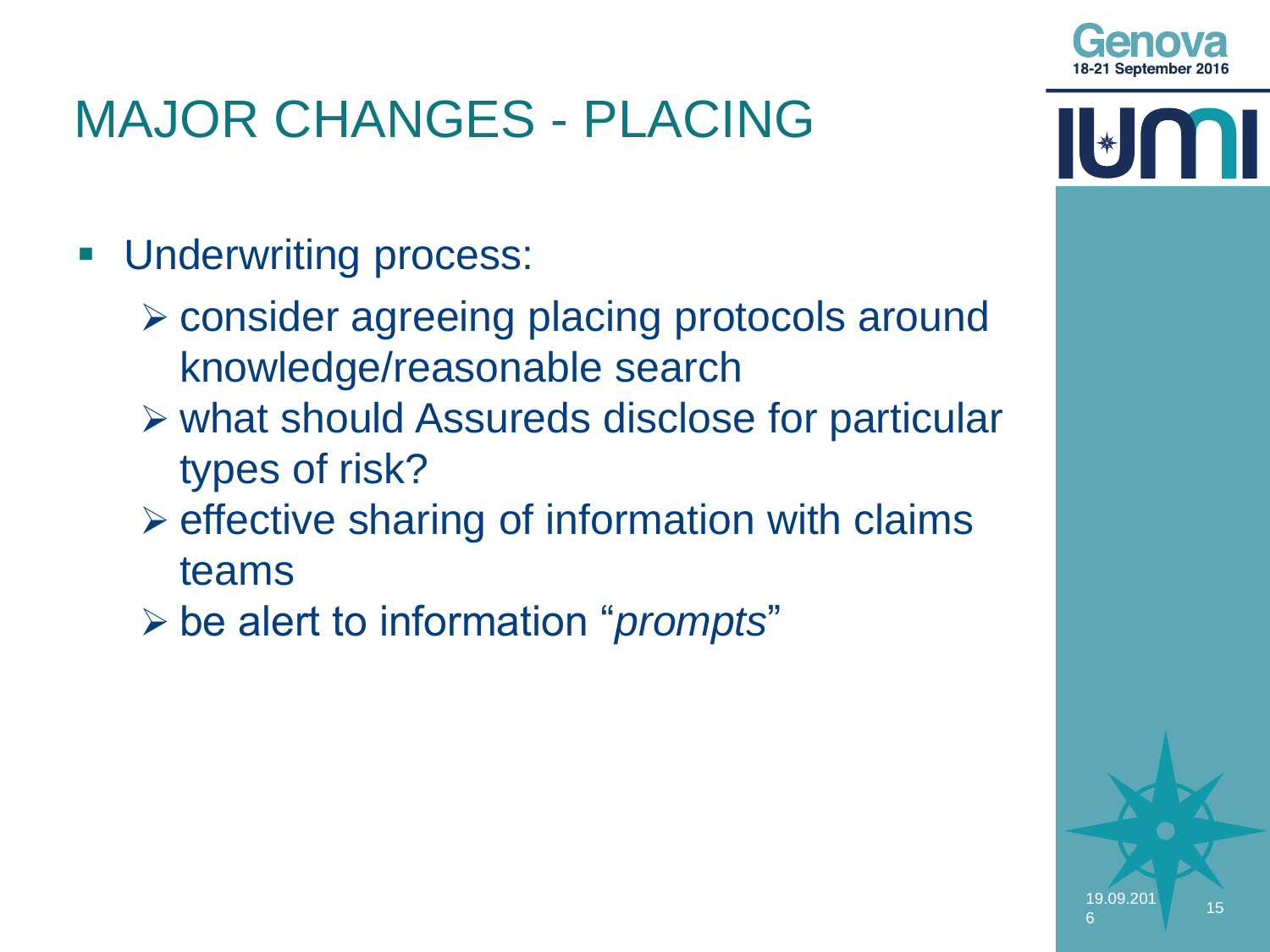- **Remedies where failure to make fair** presentation:
	- what would Underwriters have done, had the presentation been fair?
	- $\triangleright$  greater importance of underwriting guidelines
	- $\triangleright$  greater emphasis on underwriting records
	- maintain a record of risks declined

6



 $\|\ast\|$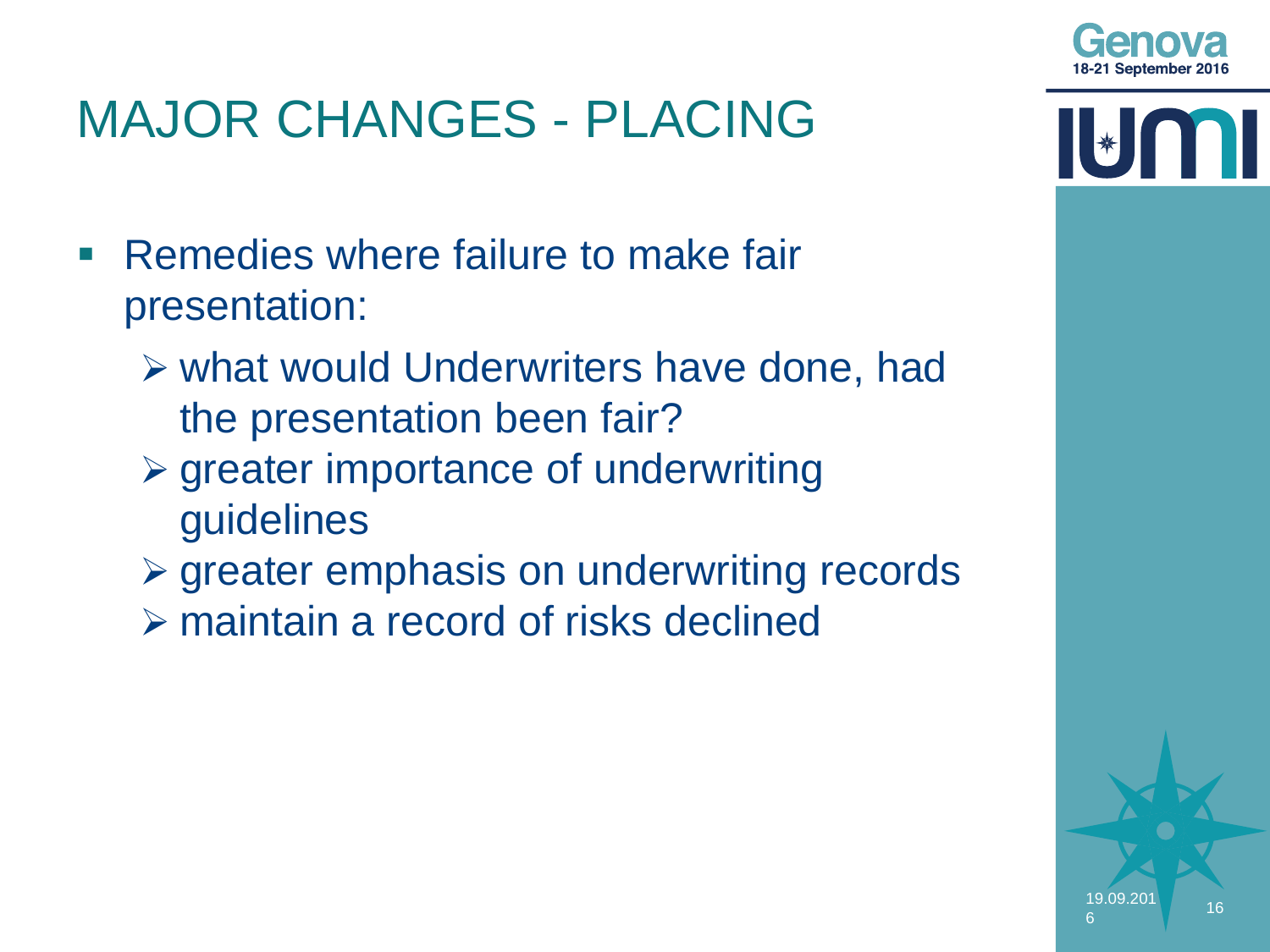

### ■ Contracting out:

- $\triangleright$  fairer regime on remedies
- but can revert to the MIA 1906
- **▷ IGP&I Clubs have done so**
- Limited impact/contracting out to date?
- Not Insurance Act requirements:
	- $\triangleright$  to agree that a presentation has been fair  $\triangleright$  to agree that a search has been reasonable  $\triangleright$  to limit the remedies open to Underwriters

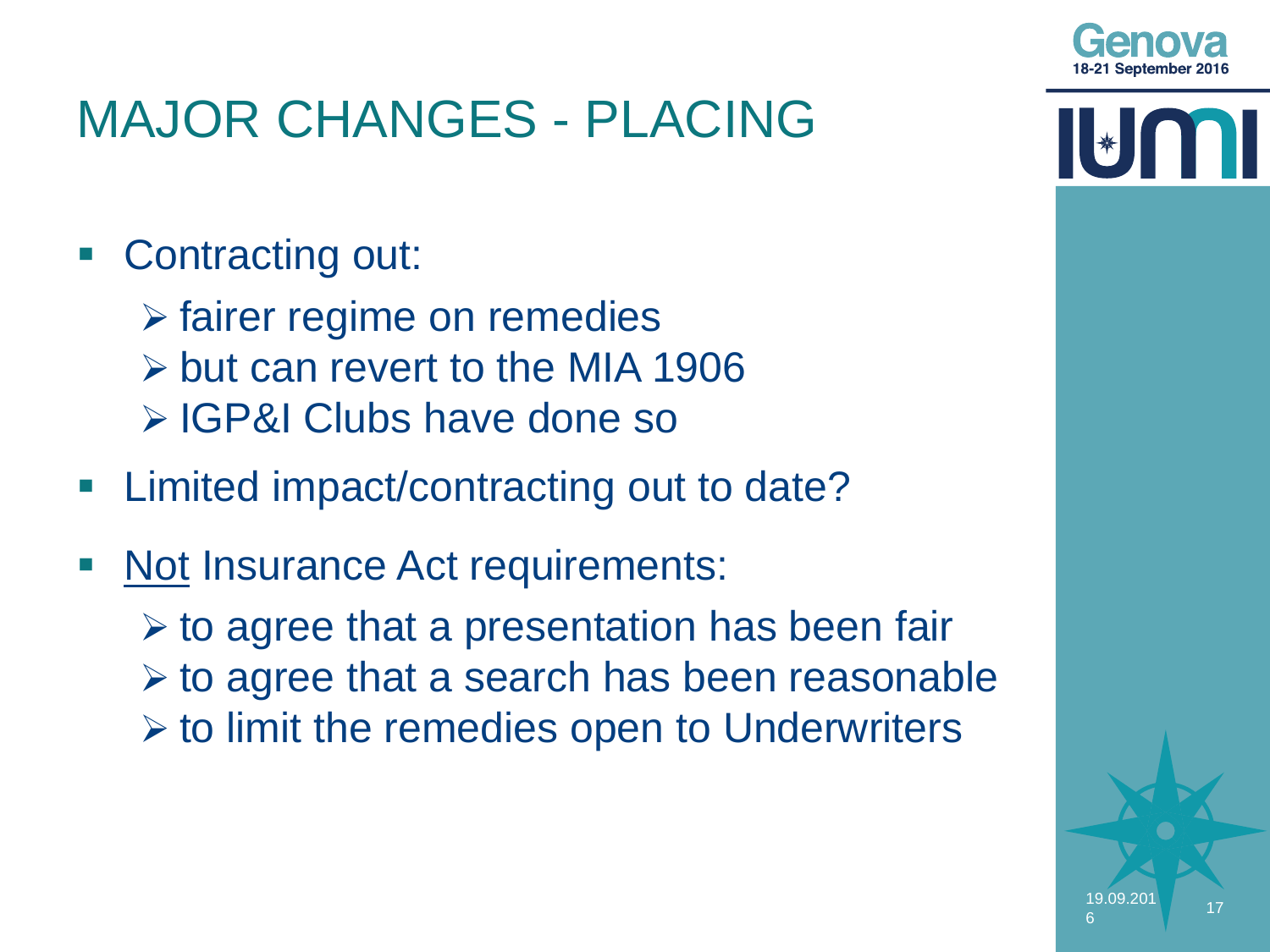# **MAJOR CHANGES - WARRANTIES**

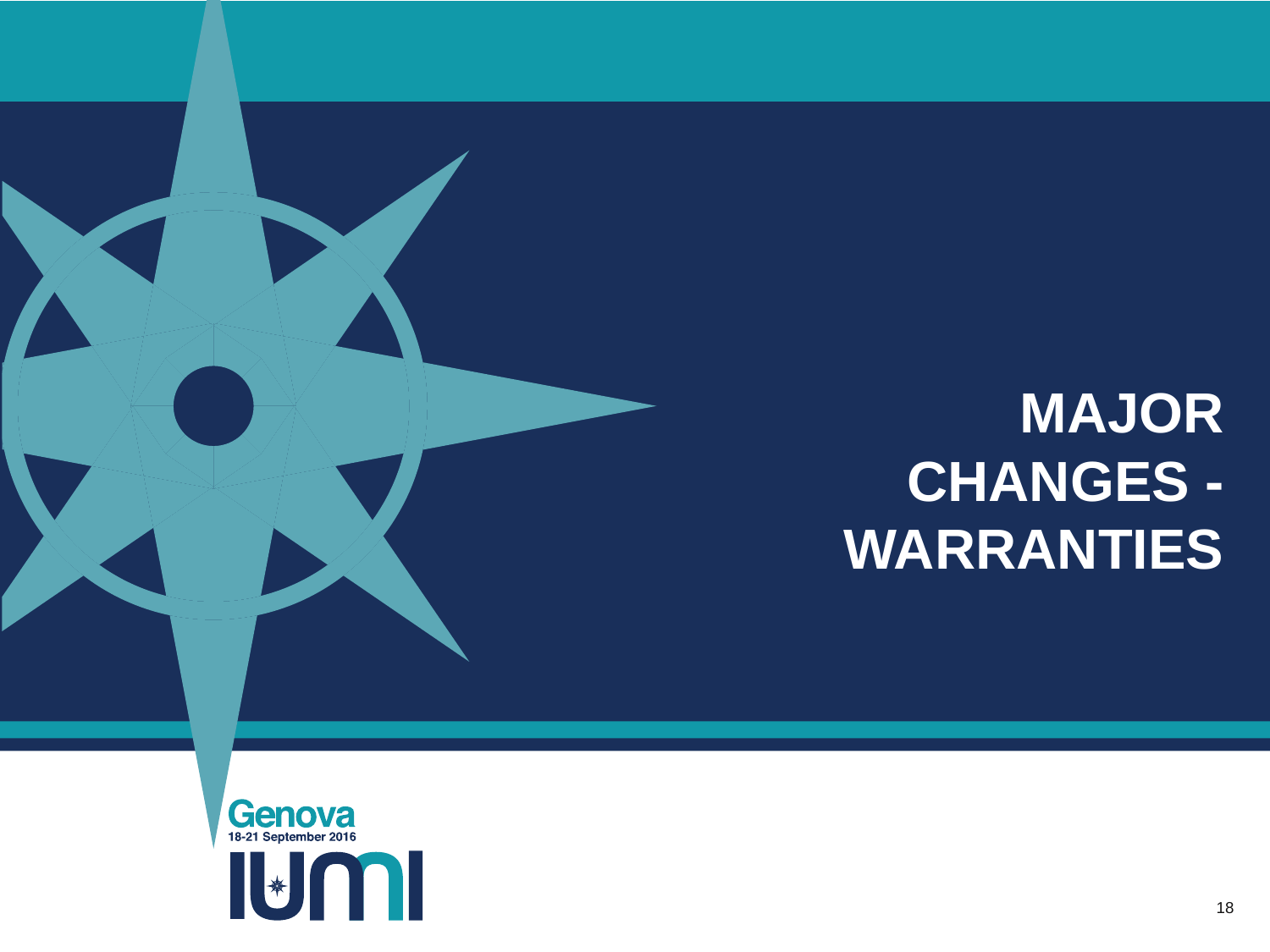

 $\|\|_*\|$ 

# MAJOR CHANGES – WARRANTIES

- Old law on warranties:
	- complete discharge from liability on breach  $\triangleright$  remedy pre-loss does not help **≻ no causal link required**
- **Motivation behind reform:** 
	- $\triangleright$  complete discharge from liability
	- $\triangleright$  absence of causal link
	- $\triangleright$  inability to rectify breach prior to loss
- All unfair to Assureds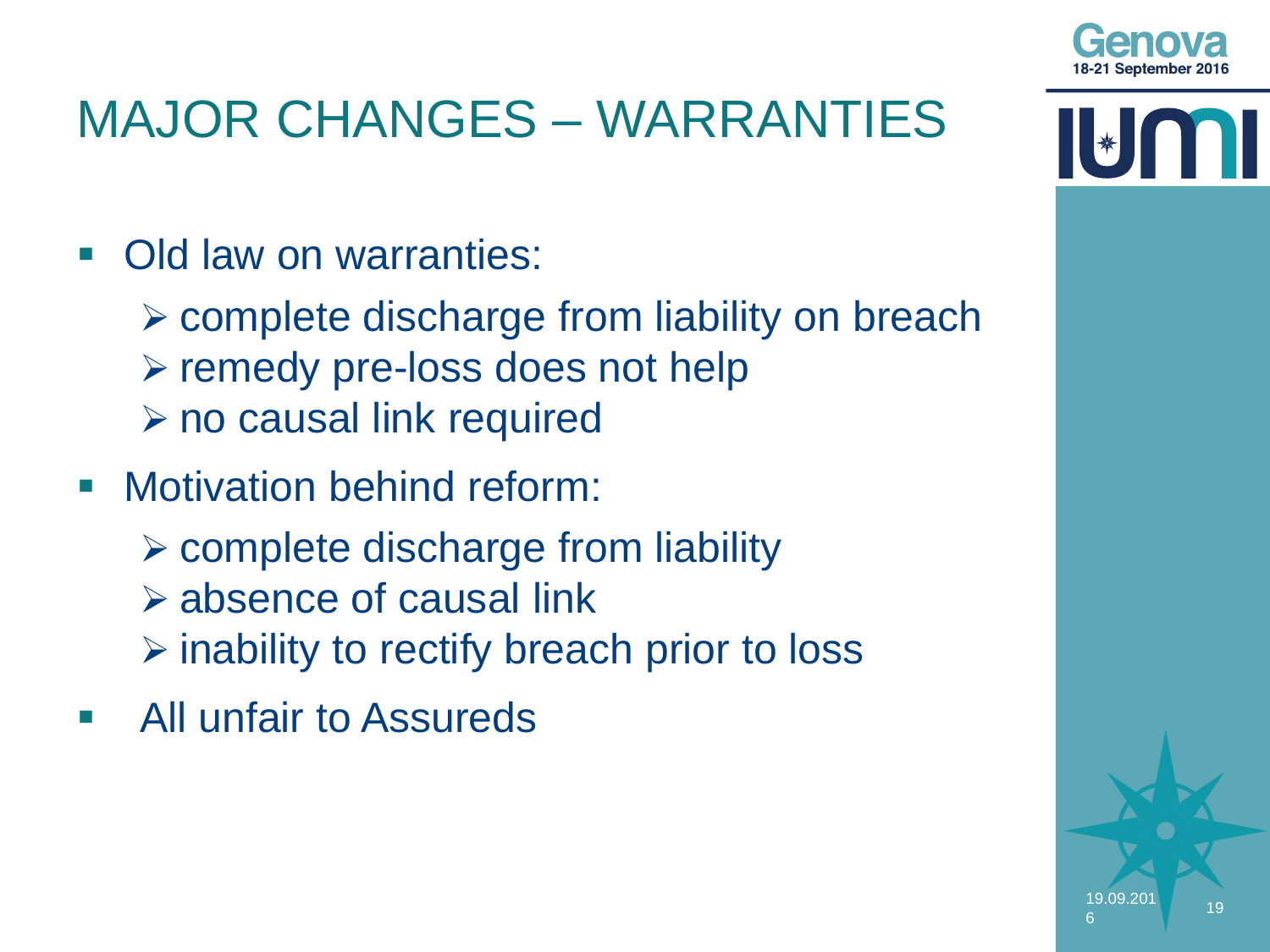

| ★

## MAJOR CHANGES - WARRANTIES

- Important changes:
	- basis of contract clauses are void
	- $\triangleright$  breach of warranty suspends cover
	- loss post remedy still covered
	- $\triangleright$  eg breach of class warranty
- **Time sensitive warranties:** 
	- non-compliance suspends cover
	- $\triangleright$  but on late compliance cover resumes
	- $\triangleright$  eg breach of condition survey warranty

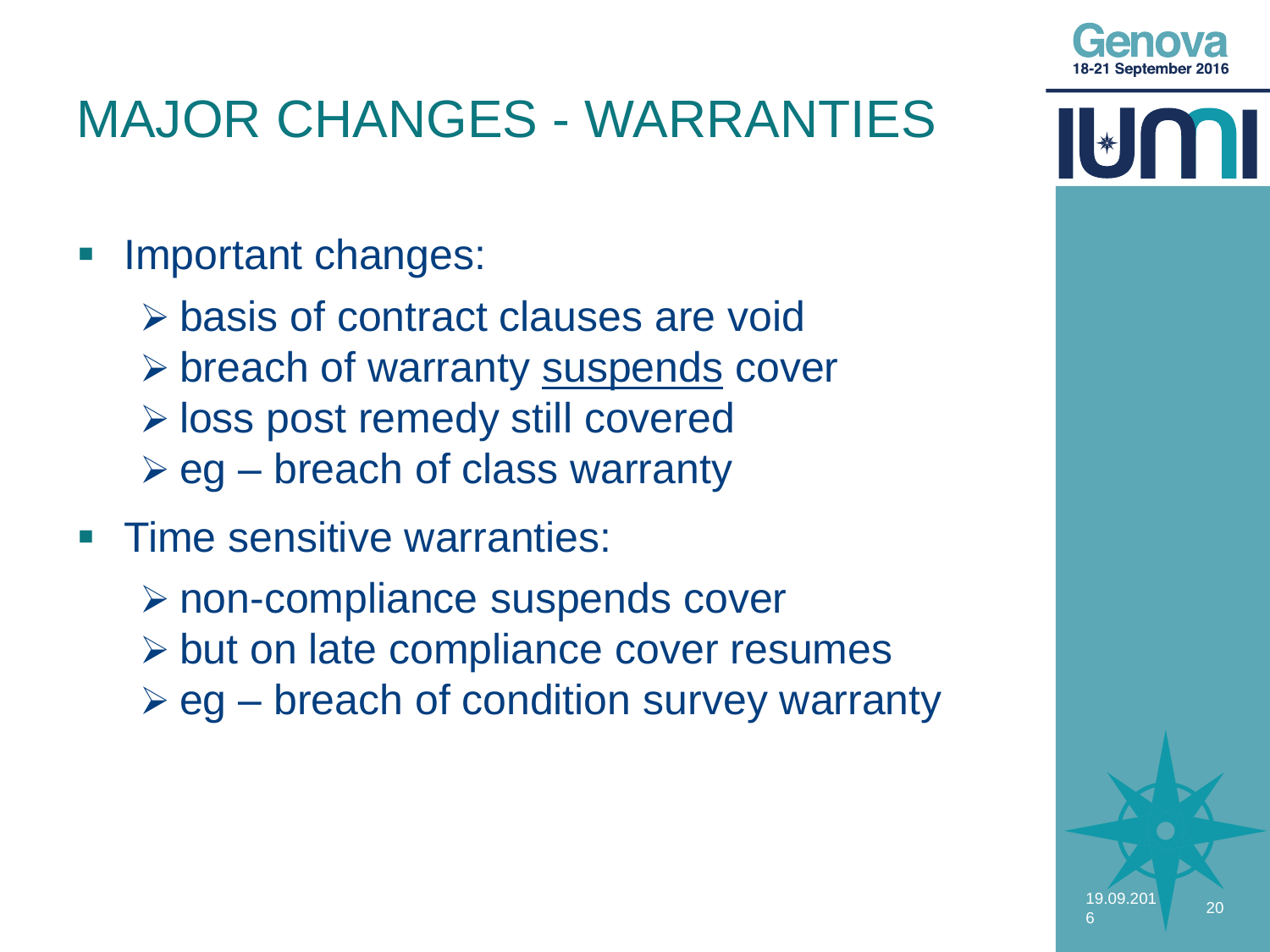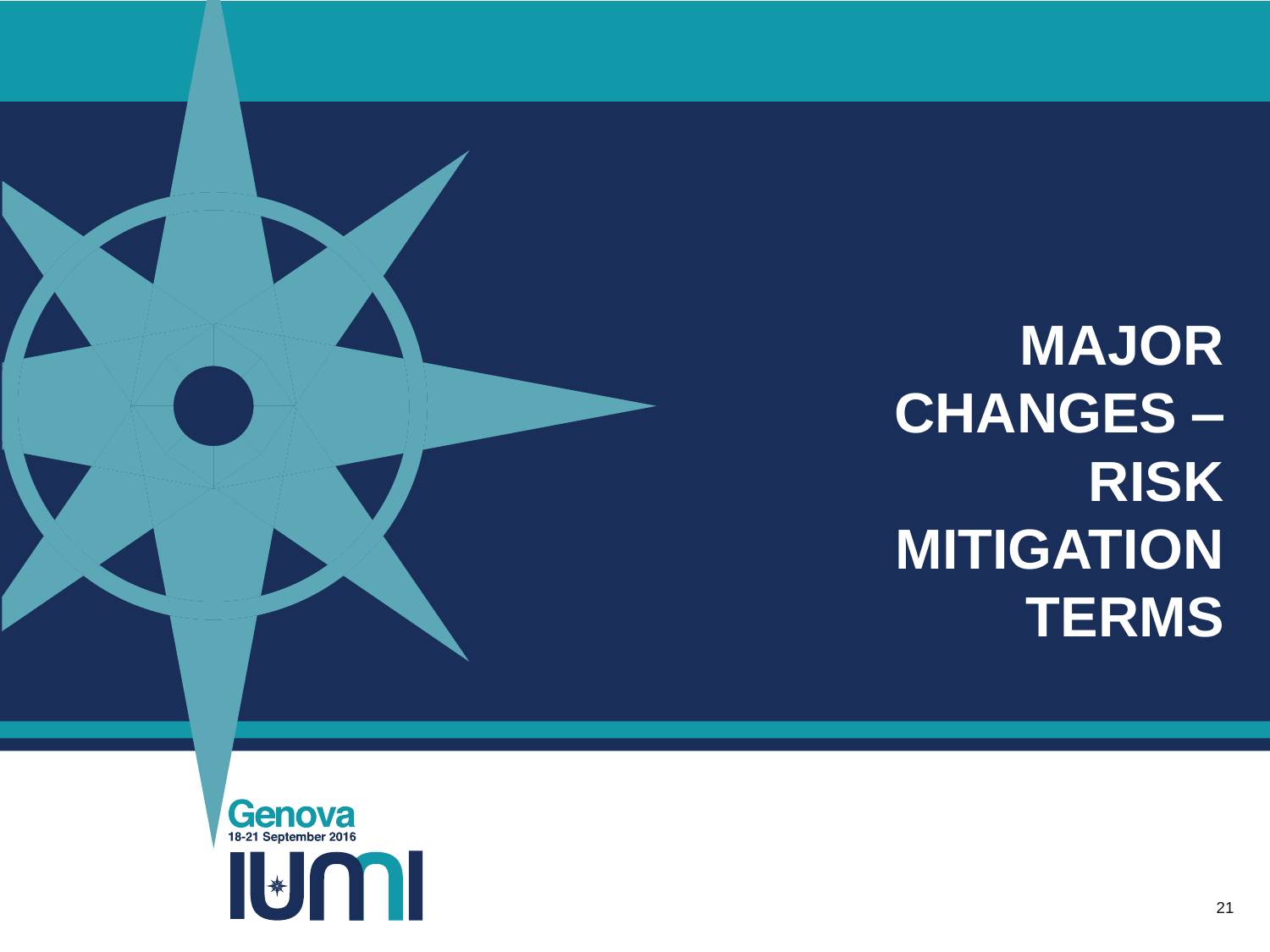# MAJOR CHANGES – RISK MITIGATION TERMS

• Old law on causation:

non-causative breach of warranty

non-causative breach of other terms

still afford complete defence to a claim.

- **Motivation behind reform:** 
	- prevent unfairness to Assureds
	- $\triangleright$  eg: loss by piracy v breach of condition survey recommendation
	- moderate consequence of breach of "*risk mitigation terms"* but not terms which "*define the risk"*



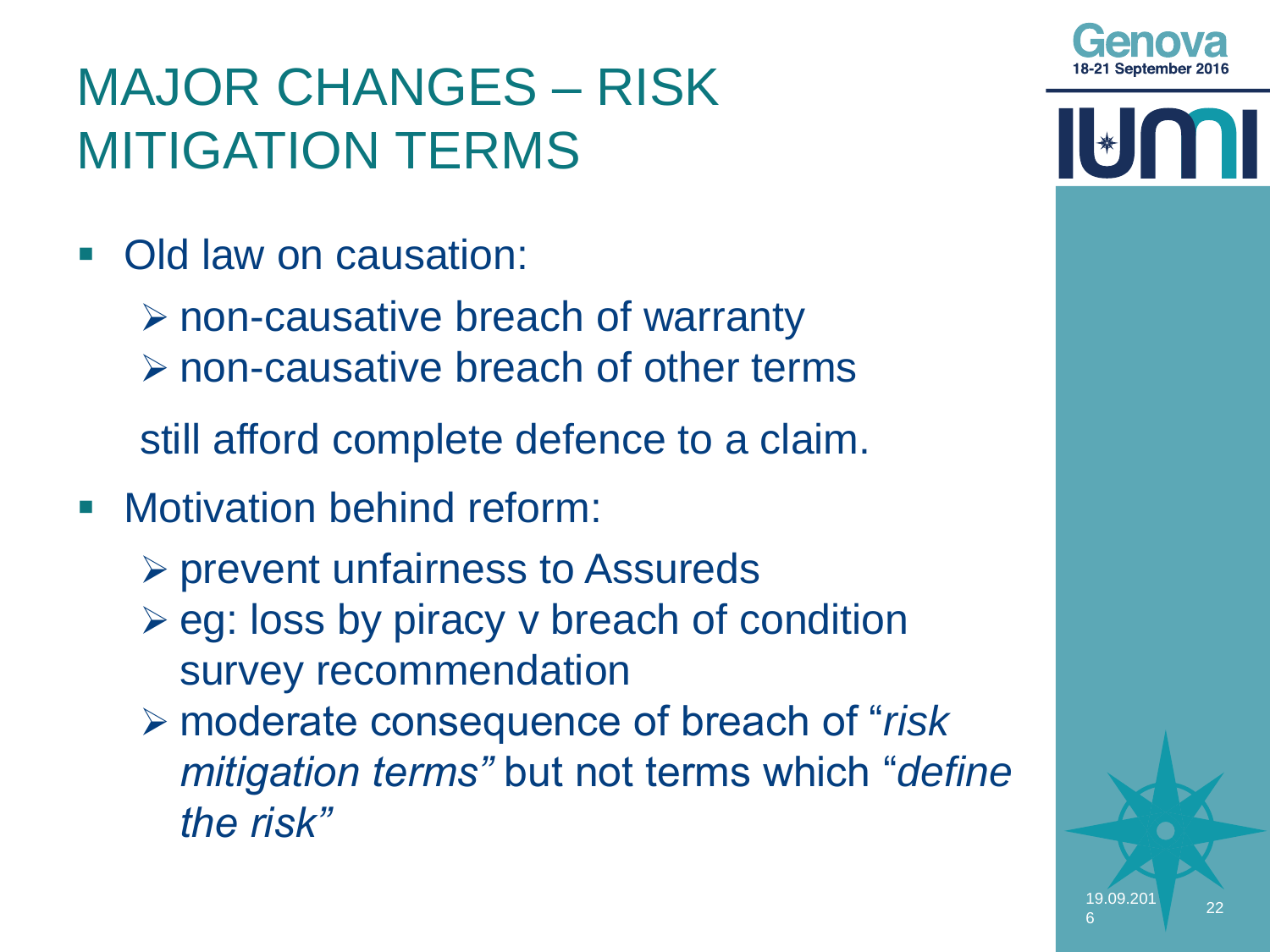$\|\ast\|$ 

- Important changes:
	- $\triangleright$  breach of terms which tend to reduce loss
		- of a particular kind
		- at a particular location
		- at a particular time
	- $\triangleright$  will not afford a defence if breach irrelevant to the type of loss which occurred
	- $\triangleright$  burden on the assured to establish
	- $\triangleright$  not a causation test
	- $\triangleright$  but not easy to apply either!

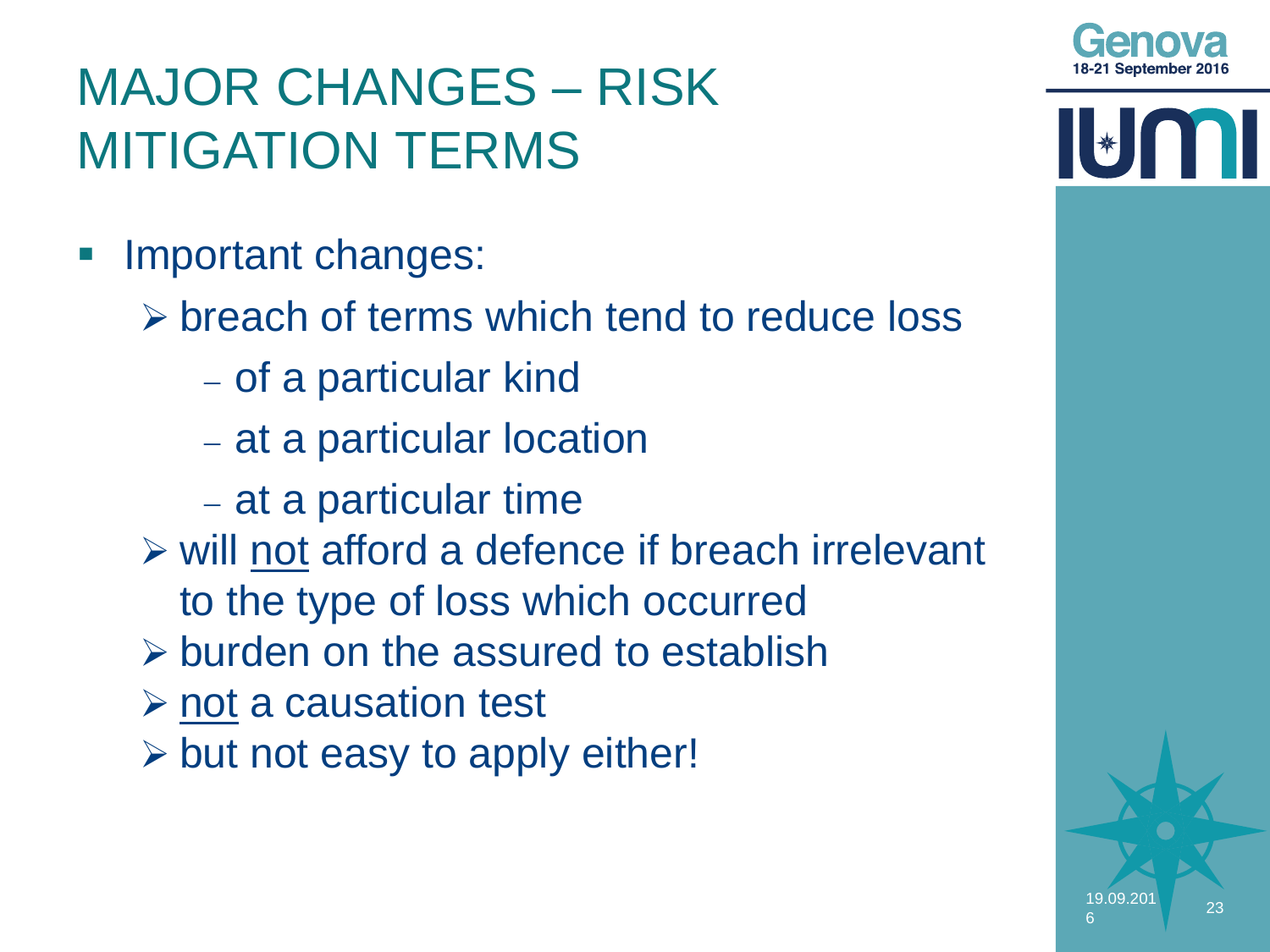

 $\|\|_*\|$ 

# MAJOR CHANGES – RISK MITIGATION TERMS

- Does not apply to *"terms which define the risk as a whole"*
	- $\triangleright$  unclear what they are
	- $\triangleright$  little guidance so far other than use
- **But rather significant for marine** 
	- $\triangleright$  navigating limits
	- $\triangleright$  towage warranties
	- class warranties/termination
	- $\triangleright$  ownership/management
	- condition/other surveys



6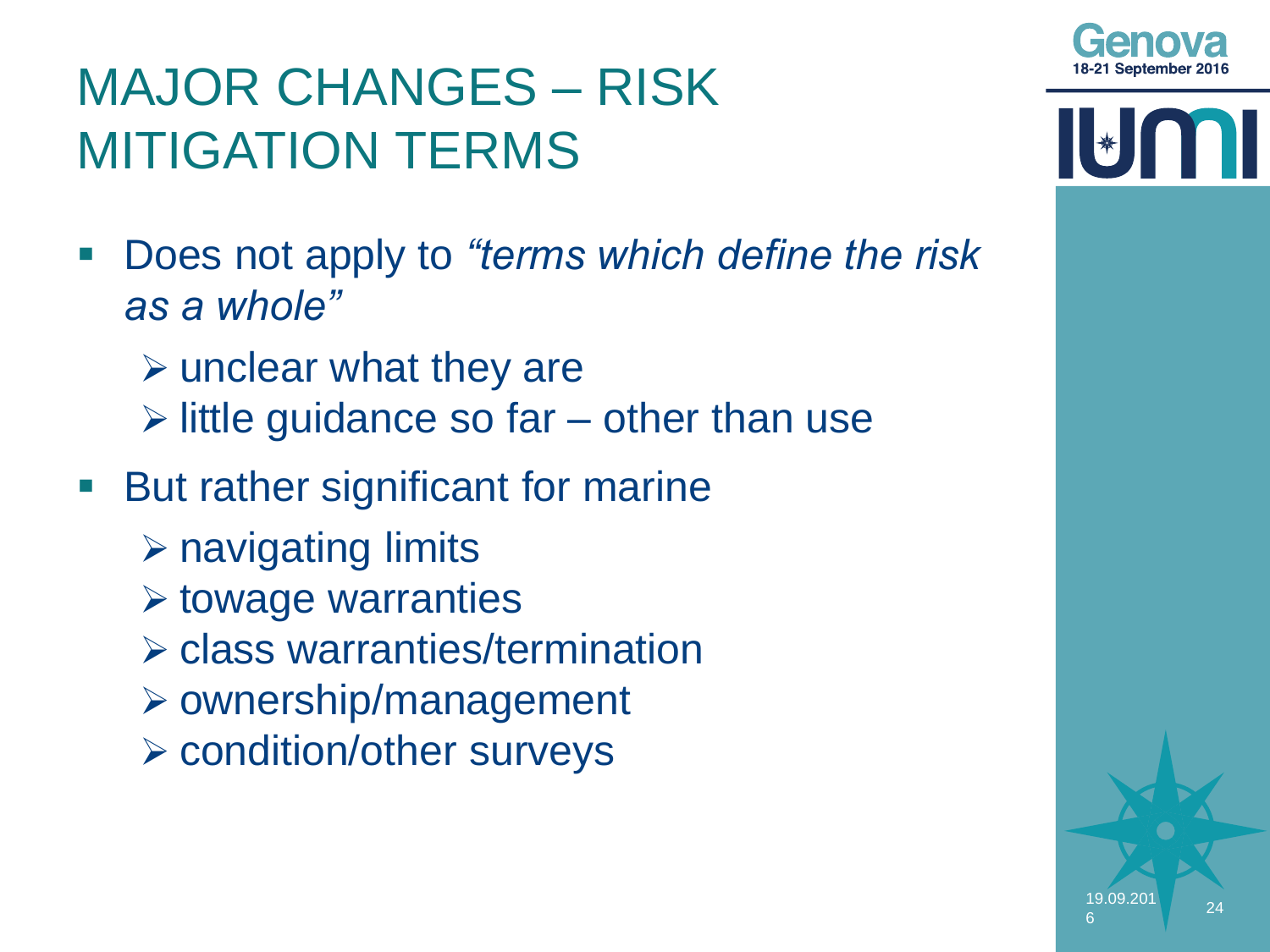

 $\|\|_*\|$ 

- **Significant bearing on what happens if terms** (including warranties) are breached:
	- $\triangleright$  defines the risk  $\rightarrow$  defence to claim
	- $\triangleright$  risk mitigation  $\rightarrow$  defence only if
- breach relevant to the type of loss which occurred

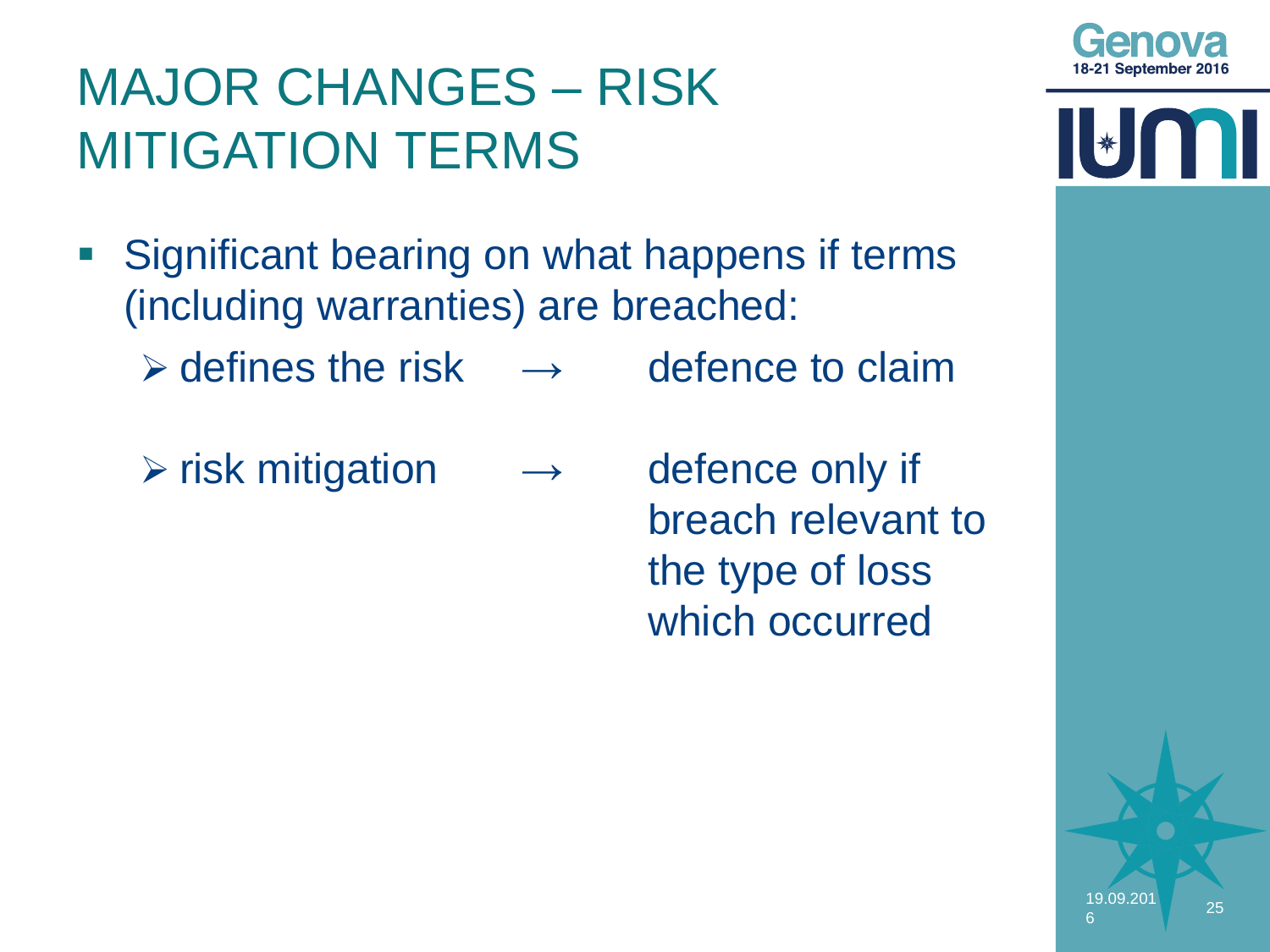

- Contracting out:
	- $\triangleright$  permissible, save basis of contract clauses **▷ IGP&I Clubs have**
- **Joint Hull Committee clauses:** 
	- <http://www.lmalloyds.com/lma/jointhull>
	- $\triangleright$  embrace suspensive effect of breach of warranty
	- $\triangleright$  opt out of time sensitive warranty provisions
	- identify terms which "*define the risk as a whole*"

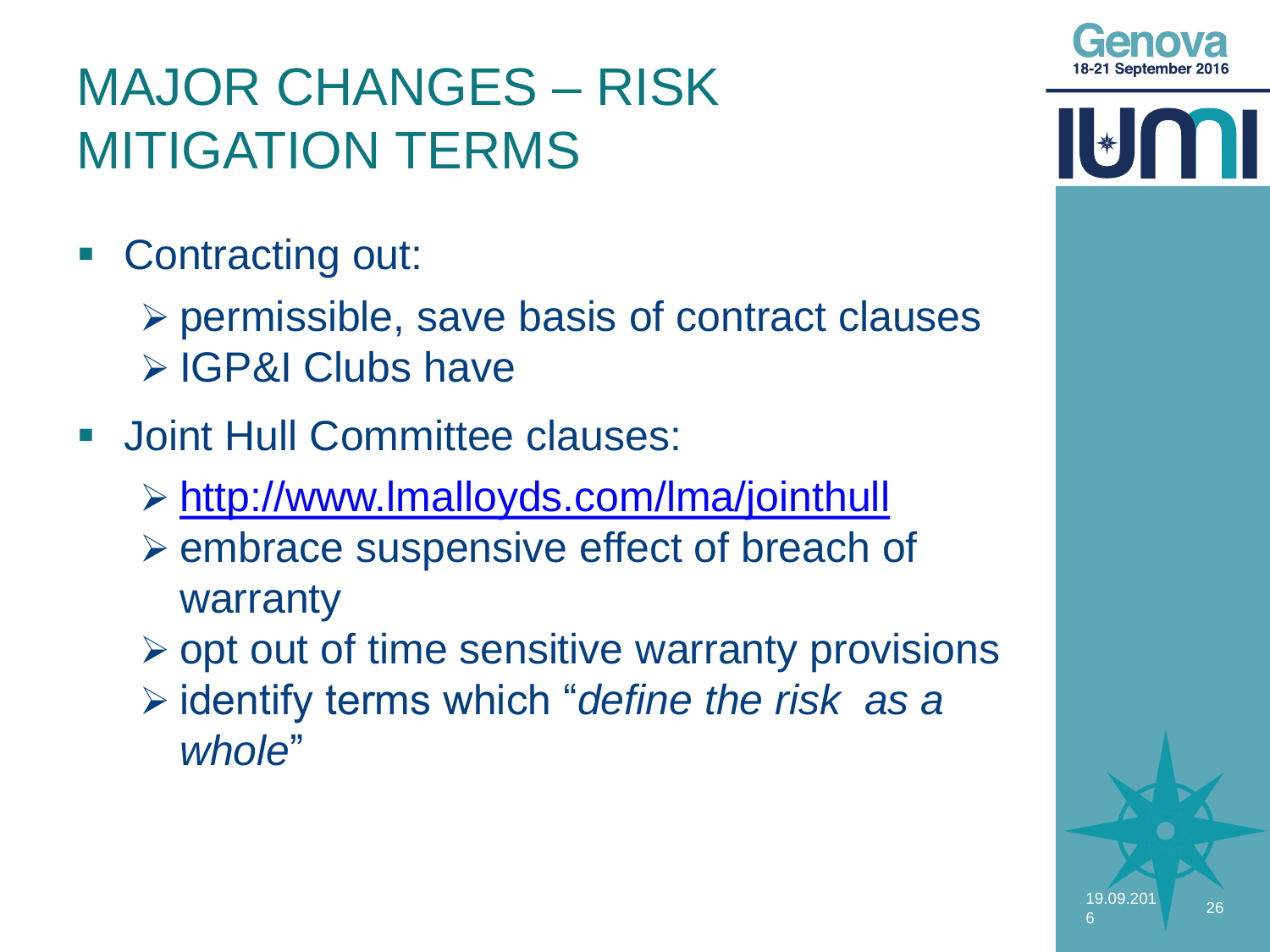- "*terms which define the risk as a whole*"
	- navigating limits/geographical scope
	- $\triangleright$  class
	- $\triangleright$  flag, ownership, management
	- $>$  ISM
	- $\triangleright$  disbursements
	- survey/assessment requirements
- **Opt out clauses for use with:** 
	- $\triangleright$  ITC hull, IV, port risks, yachts  $\triangleright$  AIHC – hull, IV



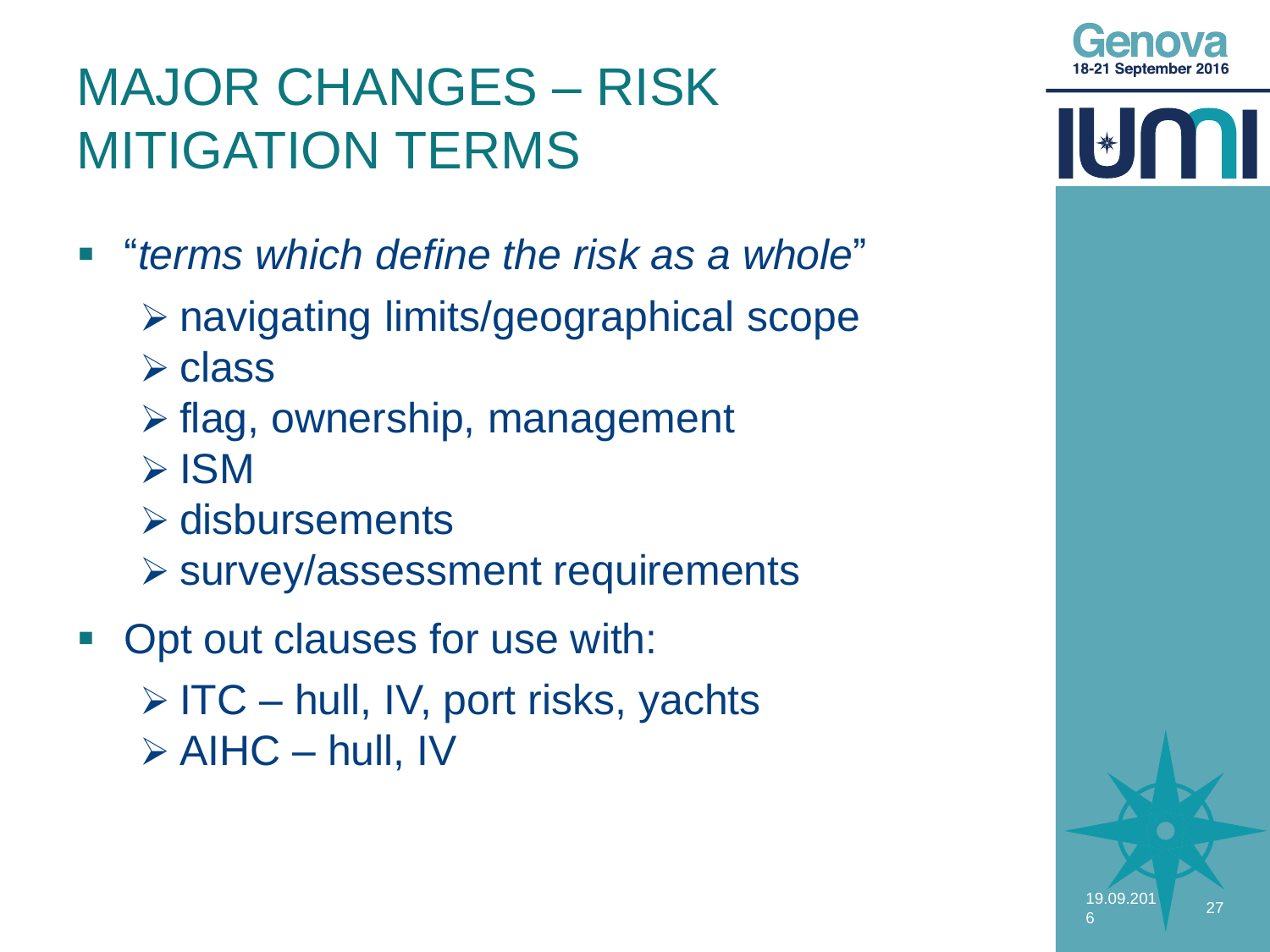# **SUMMARY**

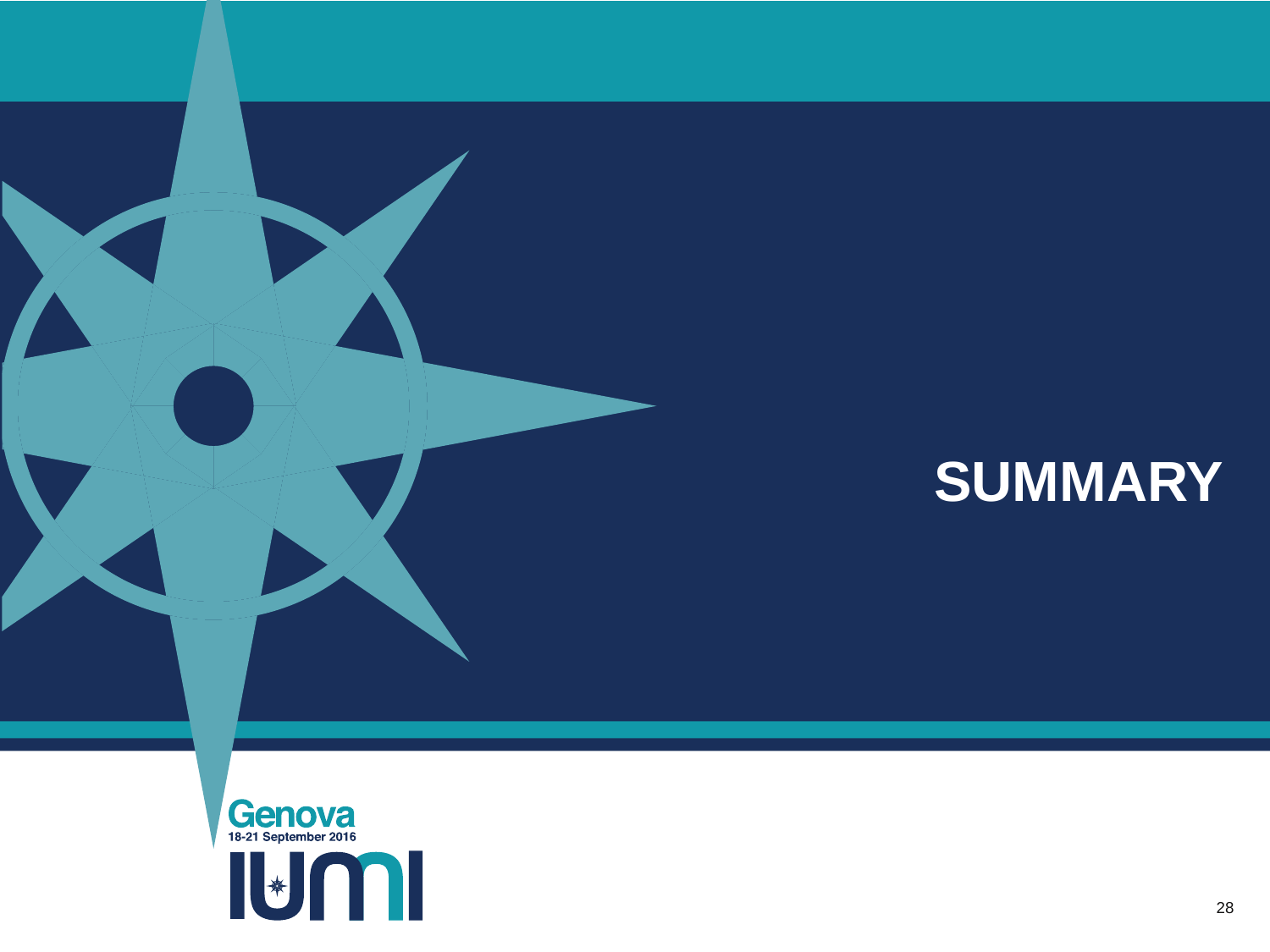

## **SUMMARY**

- **Signicant changes to English insurance law** now in effect - much more Assured friendly
- Big impact on placing and wordings
- Uncertainty in some areas leave to the Courts or address now
- No legal requirement to do anything, but if you do not, expect the unexpected